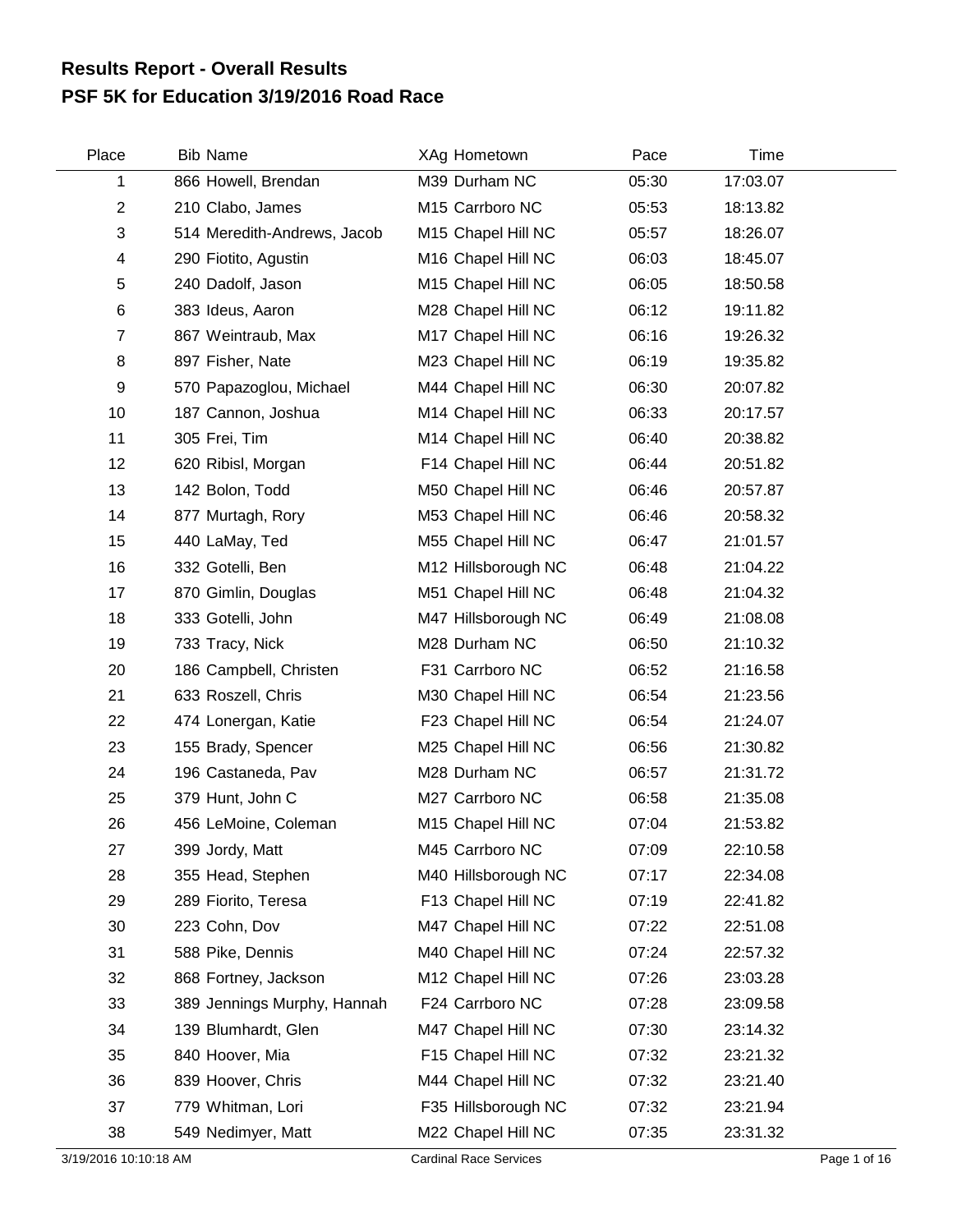| Place | <b>Bib Name</b>            | XAg Hometown       | Pace  | Time     |  |
|-------|----------------------------|--------------------|-------|----------|--|
| 39    | 846 Christianson, Benjamin | M12 Chapel Hill NC | 07:37 | 23:35.82 |  |
| 40    | 842 Marshall, Hunter       | M41 Chapel Hill NC | 07:38 | 23:40.33 |  |
| 41    | 881 Hetherington, Seth     | M63 Chapel Hill NC | 07:40 | 23:47.32 |  |
| 42    | 347 Haiducek, Dale         | M31 Durham NC      | 07:41 | 23:48.58 |  |
| 43    | 329 Glover, Christopher    | M13 Chapel Hill NC | 07:42 | 23:51.32 |  |
| 44    | 107 Althouse, Owen         | M13 Chapel Hill NC | 07:43 | 23:56.33 |  |
| 45    | 424 Knavel, Travis         | M41 Carrboro NC    | 07:43 | 23:56.72 |  |
| 46    | 756 Vogan, Kaleigh         | F27 Carrboro NC    | 07:44 | 23:57.09 |  |
| 47    | 405 Kay, Kevin             | M39 Carrboro NC    | 07:44 | 23:57.67 |  |
| 48    | 184 Calderon, Andres       | M37 Pittsboro NC   | 07:45 | 24:02.57 |  |
| 49    | 255 Devesa, Esther         | F32 Carrboro NC    | 07:46 | 24:04.32 |  |
| 50    | 774 Westman, Riley         | M12 Chapel Hill NC | 07:48 | 24:09.66 |  |
| 51    | 611 Ramsden, Madeline      | F13 Chapel Hill NC | 07:49 | 24:13.82 |  |
| 52    | 415 Khadka, Buddhi         | M35 Durham NC      | 07:50 | 24:17.58 |  |
| 53    | 414 Kenney, Seamus         | M41 DURHAM NC      | 07:50 | 24:18.07 |  |
| 54    | 228 Cook, Jaeger           | M18 Chapel Hill NC | 07:52 | 24:22.49 |  |
| 55    | 325 Gilmore, Savada        | M31 Chapel Hill NC | 07:53 | 24:24.92 |  |
| 56    | 797 Zengerle, Asa          | M9 Chapel Hill NC  | 07:54 | 24:30.77 |  |
| 57    | 318 Gershon, Zachary       | M14 Chapel Hill NC | 07:57 | 24:38.32 |  |
| 58    | 804 Beckman, Connor        | M11 Chapel Hill NC | 07:59 | 24:45.31 |  |
| 59    | 229 Cook, Simon            | M13 Chapel Hill NC | 07:59 | 24:45.35 |  |
| 60    | 227 Cook, Chad             | M50 Chapel Hill NC | 08:01 | 24:49.83 |  |
| 61    | 757 Vogel, Abby            | F12 Chapel Hill NC | 08:01 | 24:51.07 |  |
| 62    | 154 Brady, Amanda          | F25 Chapel Hill NC | 08:01 | 24:52.32 |  |
| 63    | 893 Miller, Rhett          | M35 Carrboro NC    | 08:06 | 25:07.51 |  |
| 64    | 898 Easthom, Emily         | F16 Chapel Hill NC | 08:11 | 25:22.82 |  |
| 65    | 317 Gershon, Timothy       | M48 Chapel Hill NC | 08:12 | 25:25.07 |  |
| 66    | 792 Yoder, Elias           | M8 Carrboro NC     | 08:13 | 25:28.08 |  |
| 67    | 282 Feldt, Matthew         | M47 Chapel Hill NC | 08:14 | 25:30.08 |  |
| 68    | 280 Feldt, Ethan           | M12 Chapel Hill NC | 08:14 | 25:32.33 |  |
| 69    | 793 Yoder, Jason           | M43 Carrboro NC    | 08:14 | 25:32.57 |  |
| 70    | 425 Kochy, Emily           | F29 Durham NC      | 08:17 | 25:39.57 |  |
| 71    | 138 Blumhardt, Felix       | F47 Chapel Hill NC | 08:18 | 25:45.07 |  |
| 72    | 294 Fortson, Leo           | M7 Chapel Hill NC  | 08:19 | 25:47.14 |  |
| 73    | 295 Fortson, Sean          | M42 Chapel Hill NC | 08:19 | 25:47.32 |  |
| 74    | 367 Holland, Holly         | F54 Chapel Hill NC | 08:20 | 25:50.07 |  |
| 75    | 556 Ollila, Mary           | F51 Chapel Hill NC | 08:20 | 25:51.33 |  |
| 76    | 622 Riley, Tim             | M34 Durham NC      | 08:21 | 25:52.70 |  |
| 77    | 576 Patel, Aman            | M11 Chapel Hill NC | 08:21 | 25:54.57 |  |
| 78    | 824 Kowalcyk, Lara         | F13 Chapel Hill NC | 08:22 | 25:56.85 |  |
| 79    | 120 Barrett, Michael       | M54 Chapel Hill NC | 08:29 | 26:17.33 |  |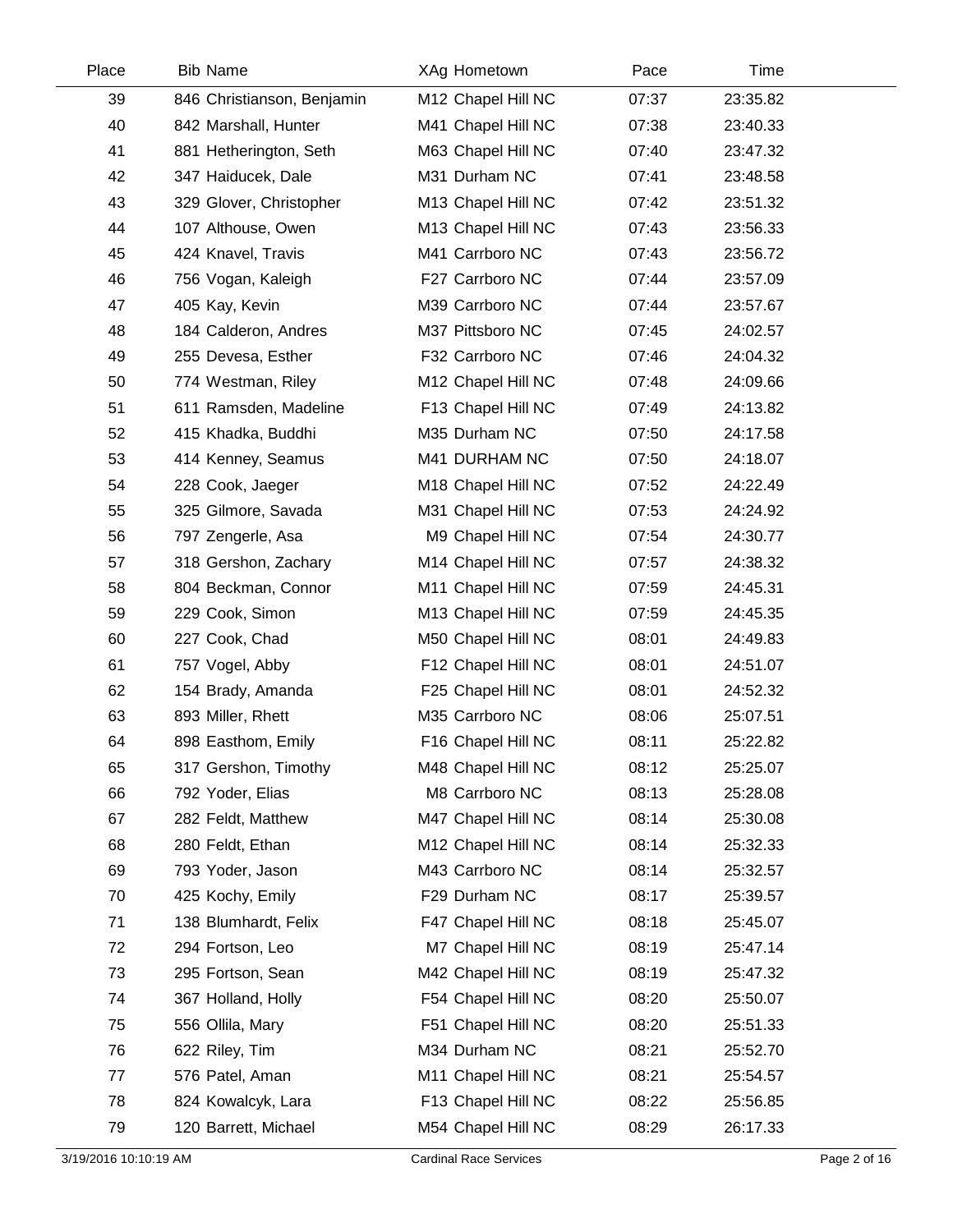| Place | <b>Bib Name</b>          | XAg Hometown        | Pace  | <b>Time</b> |  |
|-------|--------------------------|---------------------|-------|-------------|--|
| 80    | 394 Jones, Caroline      | F44 Chapel Hill NC  | 08:32 | 26:26.07    |  |
| 81    | 208 CHEN, QING           | M51 Chapel Hill NC  | 08:32 | 26:26.17    |  |
| 82    | 115 Atchison, Gregory    | M60 Chapel Hill NC  | 08:34 | 26:33.83    |  |
| 83    | 530 Morris, Chris        | M11 Carrboro NC     | 08:39 | 26:48.57    |  |
| 84    | 890 Rice, Owen           | M13 Chapel Hill NC  | 08:42 | 26:57.32    |  |
| 85    | 475 Lopez, Destiny       | F40 Carrboro NC     | 08:42 | 26:58.07    |  |
| 86    | 437 Lacava, Gina         | F48 Chapel Hill NC  | 08:42 | 26:59.33    |  |
| 87    | 197 Castaneda, Pavelid   | M60 Chapel Hill NC  | 08:43 | 27:00.58    |  |
| 88    | 494 McCracken, Amalie    | F13 Carrboro NC     | 08:44 | 27:03.43    |  |
| 89    | 608 Ramani, Ashwin       | M44 Chapel Hill NC  | 08:44 | 27:04.83    |  |
| 90    | 599 Poss, Adrian         | M14 Chapel Hill NC  | 08:44 | 27:04.90    |  |
| 91    | 600 Poss, Cameron        | M11 Chapel Hill NC  | 08:47 | 27:13.32    |  |
| 92    | 601 Poss, Kenneth        | M44 Chapel Hill NC  | 08:47 | 27:14.83    |  |
| 93    | 572 Parker, Chris        | M46 Chapel Hill NC  | 08:48 | 27:15.33    |  |
| 94    | 472 LoFrese, Chris       | M11 Chapel Hill NC  | 08:50 | 27:22.83    |  |
| 95    | 216 Clossick, Keegan     | M12 Chapel Hill NC  | 08:50 | 27:23.82    |  |
| 96    | 473 LoFrese, Todd        | M44 Chapel Hill NC  | 08:51 | 27:25.32    |  |
| 97    | 452 Lee, Caroline        | F7 Chapel Hill NC   | 08:51 | 27:26.00    |  |
| 98    | 738 Unger, Fabiula       | F38 Chapel Hill NC  | 08:52 | 27:27.82    |  |
| 99    | 217 Clossick, Madigan    | F15 Chapel Hill NC  | 08:52 | 27:29.21    |  |
| 100   | 116 Augustine, Christina | F55 Durham NC       | 08:53 | 27:31.71    |  |
| 101   | 206 Chatain, Miles       | M45 Chapel Hill NC  | 08:53 | 27:32.82    |  |
| 102   | 690 Srithai, Tony        | M33 Hillsborough NC | 08:54 | 27:35.82    |  |
| 103   | 129 Baxley, Jay          | M13 Chapel Hill NC  | 08:55 | 27:38.82    |  |
| 104   | 529 Morris, Anna         | F8 Carrboro NC      | 08:55 | 27:39.23    |  |
| 105   | 758 Vogel, Julie         | F44 Chapel Hill NC  | 08:56 | 27:41.08    |  |
| 106   | 161 Brees, Scott         | M48 Chapel Hill NC  | 08:56 | 27:42.47    |  |
| 107   | 160 Brees, Rebecca       | F12 Chapel Hill NC  | 08:56 | 27:43.08    |  |
| 108   | 342 Greenert, Jordan     | F17 Mebane NC       | 08:57 | 27:45.09    |  |
| 109   | 515 Meyer, Julia         | F26 Raleigh NC      | 08:59 | 27:51.07    |  |
| 110   | 540 Murphy, Ben          | M24 Carrboro NC     | 09:00 | 27:52.82    |  |
| 111   | 531 Morris, Ingrid       | F39 Carrboro NC     | 09:01 | 27:57.32    |  |
| 112   | 862 Bennett, Lisa        | F37 Carrboro NC     | 09:01 | 27:58.57    |  |
| 113   | 302 Freeman, Curtis      | M60 Durham NC       | 09:03 | 28:02.32    |  |
| 114   | 701 Straight, Anna       | F44 Chapel Hill NC  | 09:03 | 28:03.57    |  |
| 115   | 836 Zhu, Cleavon         | M12 Chapel Hill NC  | 09:04 | 28:05.32    |  |
| 116   | 807 Chan, Evan           | F14 Chapel Hill NC  | 09:04 | 28:06.15    |  |
| 117   | 509 Mebane, Hannah       | F22 BURLINGTON NC   | 09:05 | 28:09.09    |  |
| 118   | 770 Ware, Drew           | M38 Cary NC         | 09:05 | 28:09.58    |  |
| 119   | 806 Chan, Allen          | M52 Chapel Hill NC  | 09:06 | 28:14.09    |  |
| 120   | 324 Gilbert, Virginia    | F47 Chapel Hill NC  | 09:07 | 28:14.57    |  |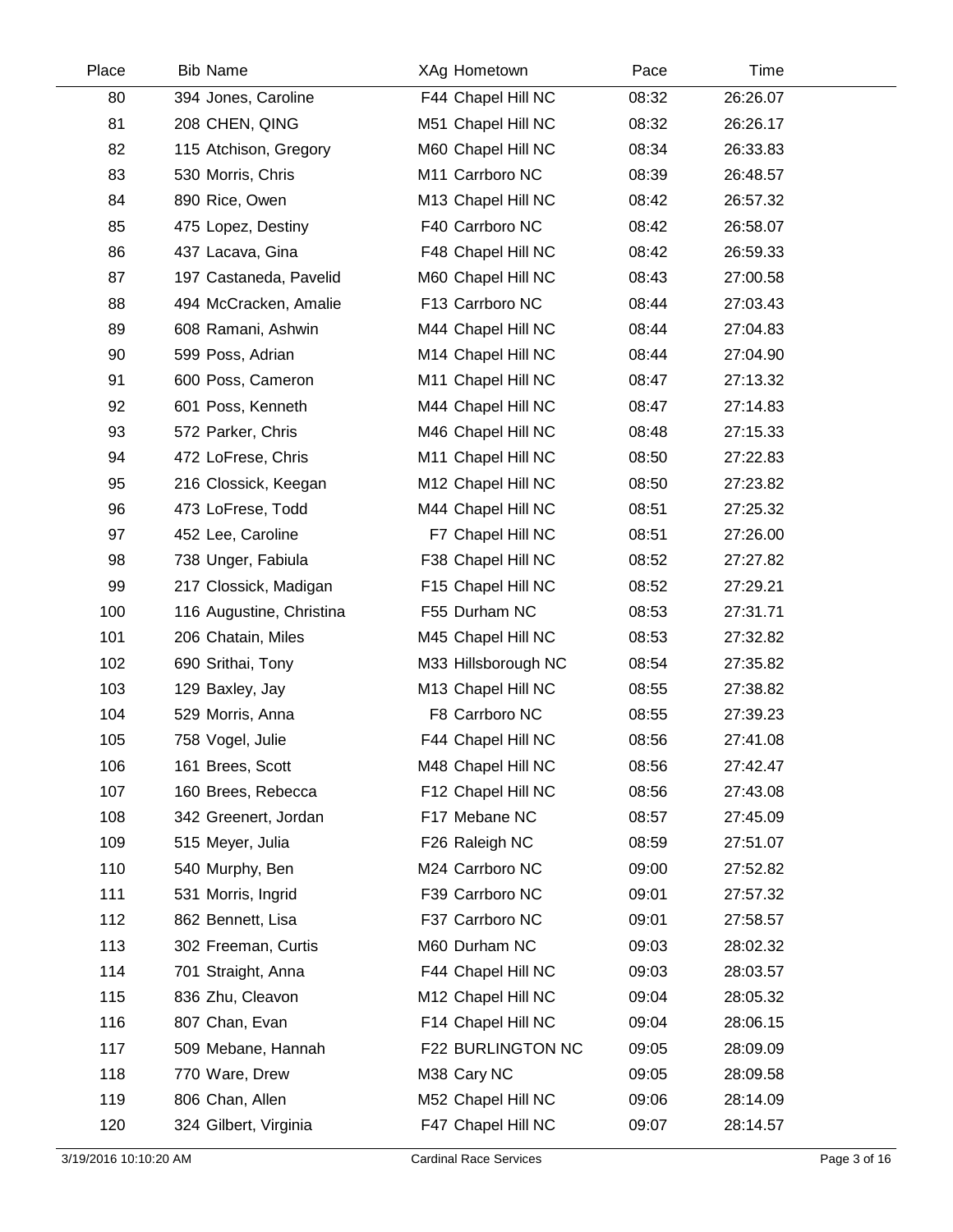| Place | <b>Bib Name</b>                | XAg Hometown        | Pace  | Time     |  |
|-------|--------------------------------|---------------------|-------|----------|--|
| 121   | 320 Gibson, Jennifer           | F32 Raleigh NC      | 09:07 | 28:15.32 |  |
| 122   | 323 Gilbert, Eva               | F10 Chapel Hill NC  | 09:07 | 28:15.57 |  |
| 123   | 754 Venema, Kirsten            | F47 Chapel Hill NC  | 09:07 | 28:16.57 |  |
| 124   | 871 Cowan, Dave                | M37 Hillsborough NC | 09:08 | 28:17.82 |  |
| 125   | 322 Gilbert, Eric              | M44 Chapel Hill NC  | 09:09 | 28:22.83 |  |
| 126   | 749 Vanderwalker, Anna         | F11 Chapel Hill NC  | 09:10 | 28:26.07 |  |
| 127   | 750 Vanderwalker, Matt         | M37 Chapel Hill NC  | 09:10 | 28:26.34 |  |
| 128   | 212 Cleary, Cassie             | F12 Chapel Hill NC  | 09:12 | 28:31.83 |  |
| 129   | 276 Farrell, Veronica          | F54 Summerfield NC  | 09:15 | 28:41.07 |  |
| 130   | 558 Ortiz, Diego               | M7 Carrboro NC      | 09:19 | 28:51.94 |  |
| 131   | 262 Duffett, Jim               | M58 Chapel Hill NC  | 09:19 | 28:52.33 |  |
| 132   | 844 Christianson, Greg         | M45 Chapel Hill NC  | 09:19 | 28:53.57 |  |
| 133   | 627 Rivera Soltero, Ash Fr     | M11 Carrboro NC     | 09:20 | 28:56.57 |  |
| 134   | 292 Fonseca Diaz, Laura        | F26 Chapel Hill NC  | 09:22 | 29:02.80 |  |
| 135   | 559 Ortiz, Pedro               | M37 Carrboro NC     | 09:22 | 29:02.82 |  |
| 136   | 667 Singer, Adam               | M34 Chapel Hill NC  | 09:24 | 29:07.57 |  |
| 137   | 499 McLennan, Lauren           | F21 Mebane NC       | 09:25 | 29:11.57 |  |
| 138   | 467 Lippy, Mitchell            | M21 Mebane NC       | 09:25 | 29:11.59 |  |
| 139   | 801 Zhao, Yiran                | F11 Chapel Hill NC  | 09:25 | 29:12.10 |  |
| 140   | 362 Hernandez, Mariela         | F36 Chapel Hill NC  | 09:26 | 29:13.58 |  |
| 141   | 344 Guerrero Hernandez, Caroli | F12 Chapel Hill NC  | 09:26 | 29:13.82 |  |
| 142   | 171 Bryson, Don                | M56 Durham NC       | 09:26 | 29:15.57 |  |
| 143   | 604 Pridgen, Dallas            | M53 Hillsborough NC | 09:27 | 29:16.32 |  |
| 144   | 603 Pridgen, Bess              | F14 Carrboro NC     | 09:27 | 29:16.58 |  |
| 145   | 395 Jones, Steven              | M46 Chapel Hill NC  | 09:28 | 29:19.82 |  |
| 146   | 851 Simon, Evan                | M10 Chapel Hill NC  | 09:28 | 29:22.33 |  |
| 147   | 444 Lane, Kimberly             | F41 DURHAM NC       | 09:29 | 29:24.07 |  |
| 148   | 624 Ritsema, Rachel            | F34 Cary NC         | 09:29 | 29:25.33 |  |
| 149   | 235 Crouse, Metta              | M26 Carrboro NC     | 09:30 | 29:25.57 |  |
| 150   | 823 Kowalcyk, Christopher      | M11 Chapel Hill NC  | 09:32 | 29:31.83 |  |
| 151   | 813 Glass-Steel, Christine     | F41 Chapel Hill NC  | 09:32 | 29:33.82 |  |
| 152   | 372 Howes, Jon                 | M23 Chapel Hill NC  | 09:32 | 29:34.33 |  |
| 153   | 358 Henriquez, Craig           | M57 Chapel Hill NC  | 09:32 | 29:34.33 |  |
| 154   | 850 Simon, Abbe                | F43 Chapel Hill NC  | 09:34 | 29:40.82 |  |
| 155   | 163 Brinkley, Amanda           | F33 Durham NC       | 09:37 | 29:49.58 |  |
| 156   | 778 Whitley, Sarah             | F33 Chapel Hill NC  | 09:38 | 29:52.58 |  |
| 157   | 825 Kowalcyk, Michael          | M47 Chapel Hill NC  | 09:39 | 29:55.07 |  |
| 158   | 117 Bach, Alanna               | F44 Chapel Hill NC  | 09:43 | 30:05.83 |  |
| 159   | 837 Zhu, Lucas                 | M12 Chapel Hill NC  | 09:43 | 30:07.33 |  |
| 160   | 309 Fujisawa, Haruki           | M9 Chapel Hill NC   | 09:44 | 30:10.82 |  |
| 161   | 555 O'Kane, Jill               | F53 Carrboro NC     | 09:46 | 30:17.32 |  |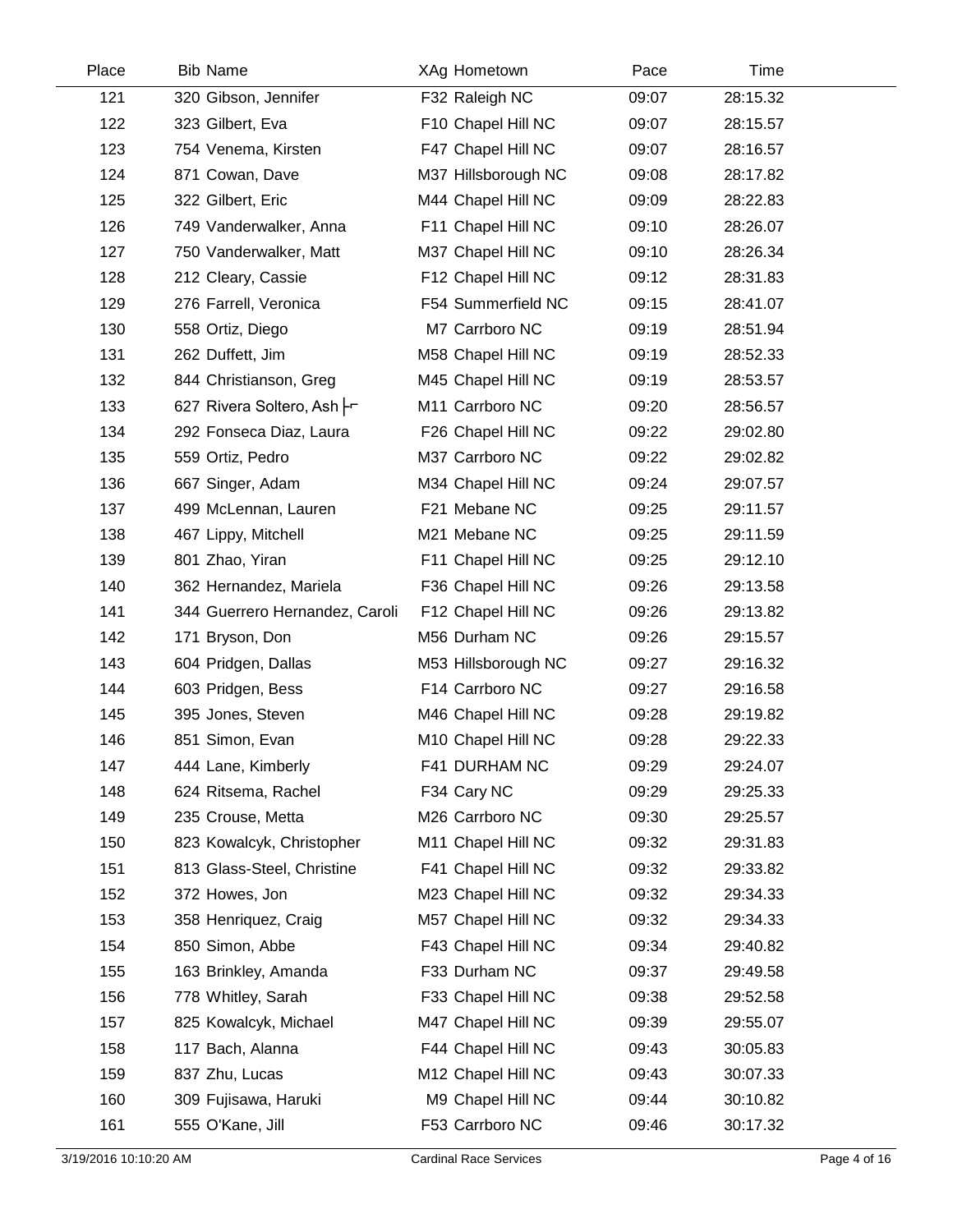| Place | <b>Bib Name</b>          | XAg Hometown        | Pace  | Time     |  |
|-------|--------------------------|---------------------|-------|----------|--|
| 162   | 334 Gould, Justin        | M32 Raleigh NC      | 09:47 | 30:19.07 |  |
| 163   | 272 Farcas, Simona       | F46 Chapel Hill NC  | 09:48 | 30:21.32 |  |
| 164   | 166 Brouder, Jenn        | F23 Chapel Hill NC  | 09:48 | 30:23.08 |  |
| 165   | 805 Beckman, Elizabeth   | F35 Chapel Hill NC  | 09:49 | 30:25.08 |  |
| 166   | 268 Enders, Johna        | F48 Chapel Hill NC  | 09:51 | 30:33.32 |  |
| 167   | 214 Cleary, Mollie       | F10 Chapel Hill NC  | 09:52 | 30:36.08 |  |
| 168   | 213 Cleary, Charles      | M48 Chapel Hill NC  | 09:52 | 30:36.57 |  |
| 169   | 659 Sharp, Isabel        | F13 Chapel Hill NC  | 09:53 | 30:39.57 |  |
| 170   | 481 Lwae, Paw Eh         | F13 Chapel Hill NC  | 09:56 | 30:47.32 |  |
| 171   | 108 Anderson, Cindy      | F56 Chapel Hill NC  | 09:56 | 30:47.58 |  |
| 172   | 512 Mellor, Kim          | F46 Mebane NC       | 09:56 | 30:48.32 |  |
| 173   | 450 Lee, Becky           | F37 Chapel Hill NC  | 09:57 | 30:50.32 |  |
| 174   | 720 Tan, Tyler           | M12 Chapel Hill NC  | 09:58 | 30:55.32 |  |
| 175   | 719 Tan, Terrence        | M41 Chapel Hill NC  | 09:59 | 30:56.33 |  |
| 176   | 271 Falek, Romy          | F9 Chapel Hill NC   | 10:00 | 30:59.59 |  |
| 177   | 743 Van Brocklin, Heidi  | F42 Durham NC       | 10:01 | 31:04.33 |  |
| 178   | 270 Falek, Avshalom      | M49 Chapel Hill NC  | 10:02 | 31:04.82 |  |
| 179   | 561 Ouri-Ramadan, Ghada  | F51 Chapel Hill NC  | 10:02 | 31:06.26 |  |
| 180   | 356 Henderson, Dorian    | M46 Chapel Hill NC  | 10:03 | 31:10.57 |  |
| 181   | 357 Henderson, Phoebe    | F11 Chapel Hill NC  | 10:03 | 31:10.58 |  |
| 182   | 168 Brown, Susan DeWalt  | F59 Chapel Hill NC  | 10:04 | 31:13.08 |  |
| 183   | 496 McGovern, Jonathan   | M2 Hillsborough NC  | 10:05 | 31:14.58 |  |
| 184   | 843 Christianson, Sharon | F46 Chapel Hill NC  | 10:07 | 31:20.84 |  |
| 185   | 259 Drumheller, Amy      | F42 Chapel Hill NC  | 10:07 | 31:21.57 |  |
| 186   | 260 Drumheller, Cole     | M7 Chapel Hill NC   | 10:07 | 31:21.82 |  |
| 187   | 745 Van Duin, Cynthia    | F42 Chapel Hill NC  | 10:07 | 31:22.83 |  |
| 188   | 744 Van Duin, Alexander  | M10 Chapel Hill NC  | 10:07 | 31:23.07 |  |
| 189   | 345 Haber, Adam          | M26 Hillsborough NC | 10:08 | 31:24.82 |  |
| 190   | 346 Haber, Rachel        | F27 Hillsborough NC | 10:08 | 31:25.07 |  |
| 191   | 831 THORNBURGMAY, ARCA   | F11 Chapel Hill NC  | 10:09 | 31:27.56 |  |
| 192   | 827 Reveles, Diego       | M11 Carrboro NC     | 10:09 | 31:27.82 |  |
| 193   | 275 Farrell, Thomas      | M55 Summerfield NC  | 10:09 | 31:29.20 |  |
| 194   | 222 Cohn, Christine      | F47 Chapel Hill NC  | 10:14 | 31:42.33 |  |
| 195   | 233 Crothers, Atticus    | M11 Chapel Hill NC  | 10:15 | 31:45.32 |  |
| 196   | 891 Micah, Baldwin       | M36 Durham NC       | 10:15 | 31:47.57 |  |
| 197   | 782 Wiener, David        | M53 Chapel Hill NC  | 10:16 | 31:51.07 |  |
| 198   | 406 Keene, Alder         | F26 Carrboro NC     | 10:17 | 31:53.32 |  |
| 199   | 455 Leganza, Alicia      | F30 Durham NC       | 10:19 | 31:59.57 |  |
| 200   | 188 Cardona, Adam        | M12 Chapel Hill NC  | 10:21 | 32:06.08 |  |
| 201   | 689 Srikhirisawan, Owen  | M10 Chapel Hill NC  | 10:22 | 32:07.07 |  |
| 202   | 669 Skurski, Kevin       | M44 Chapel Hill NC  | 10:23 | 32:10.57 |  |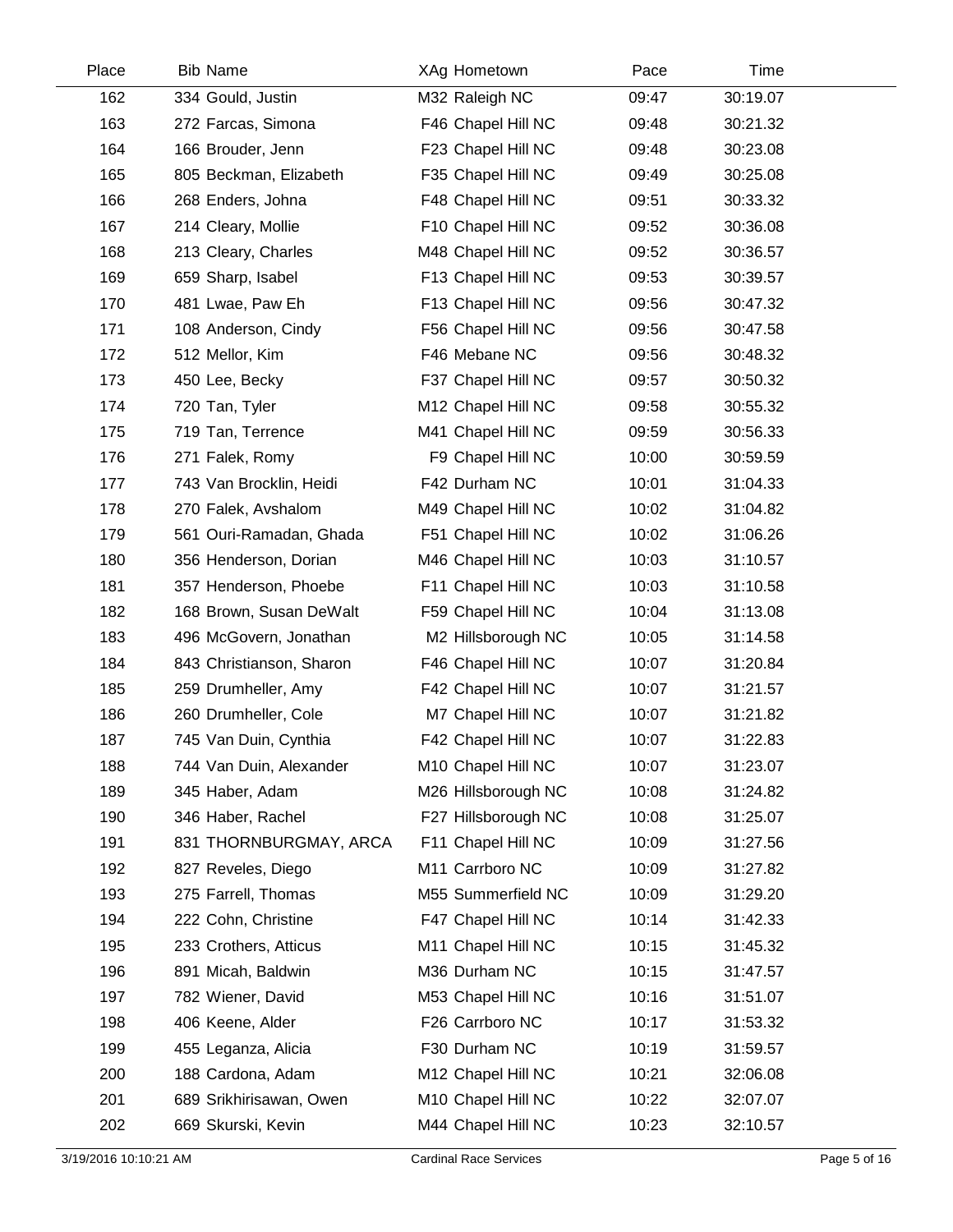| Place | <b>Bib Name</b>          | XAg Hometown       | Pace  | Time     |  |
|-------|--------------------------|--------------------|-------|----------|--|
| 203   | 670 Skurski, Owen        | M7 Chapel Hill NC  | 10:23 | 32:10.58 |  |
| 204   | 706 Swingler, Margaret   | F36 Chapel Hill NC | 10:24 | 32:14.83 |  |
| 205   | 185 Calderon, Angela     | F37 Pittsboro NC   | 10:26 | 32:21.33 |  |
| 206   | 141 Bochicco, Heather    | F30 Chapel Hill NC | 10:27 | 32:23.58 |  |
| 207   | 201 Cavanaugh, Mark      | M42 Chapel Hill NC | 10:27 | 32:24.08 |  |
| 208   | 522 Monroe, Mandy        | F29 Carrboro NC    | 10:27 | 32:24.34 |  |
| 209   | 826 Mir, Ellen           | F40 Chapel Hill NC | 10:27 | 32:24.83 |  |
| 210   | 306 Friedrich, Chris     | M44 Carrboro NC    | 10:28 | 32:26.57 |  |
| 211   | 312 Furey, Cindy         | F43 Chapel Hill NC | 10:29 | 32:29.08 |  |
| 212   | 137 Blumhardt, Cameron   | F17 Chapel Hill NC | 10:30 | 32:31.57 |  |
| 213   | 591 Platz, Josie         | F10 Mebane NC      | 10:32 | 32:39.33 |  |
| 214   | 326 Glasco, Chris M.     | M33 BURLINGTON NC  | 10:32 | 32:40.08 |  |
| 215   | 617 Reitz, John          | M44 Mebane NC      | 10:36 | 32:51.08 |  |
| 216   | 153 Bradford, Gina       | F42 Mebane NC      | 10:36 | 32:51.59 |  |
| 217   | 490 Massey, Emily        | F41 Durham NC      | 10:40 | 33:02.82 |  |
| 218   | 879 Riggsbee, Wendy      | F48 Carrboro NC    | 10:40 | 33:03.33 |  |
| 219   | 463 Lindsey, CarlieJo    | F12 Chapel Hill NC | 10:41 | 33:05.83 |  |
| 220   | 369 Homan, Dianne        | F60 Chapel Hill NC | 10:41 | 33:06.59 |  |
| 221   | 847 Christianson, Maddie | F <sub>10</sub>    | 10:41 | 33:08.09 |  |
| 222   | 403 Kassabi, Mohammed    | M18 Chapel Hill NC | 10:42 | 33:08.83 |  |
| 223   | 366 Hodges, Xavier       | M16 Chapel Hill NC | 10:42 | 33:10.10 |  |
| 224   | 513 Meredith, Marne      | F46 Chapel Hill NC | 10:42 | 33:11.08 |  |
| 225   | 586 Pickrell, Aaron      | M39 Chapel Hill NC | 10:43 | 33:13.81 |  |
| 226   | 684 Spring, Maevelyn     | F10 Carrboro NC    | 10:43 | 33:13.83 |  |
| 227   | 587 Pickrell, Elena      | F10 Chapel Hill NC | 10:43 | 33:13.84 |  |
| 228   | 343 Greenway, Sally      | F25 Efland NC      | 10:43 | 33:14.58 |  |
| 229   | 683 Spring, Jennifer     | F48 Carrboro NC    | 10:43 | 33:14.59 |  |
| 230   | 254 Dennis, Caileigh     | F23 Carrboro NC    | 10:49 | 33:30.57 |  |
| 231   | 740 Unger, Sofia         | F10 Chapel Hill NC | 10:51 | 33:37.49 |  |
| 232   | 869 Fortney, Kelly       | F45 Chapel Hill NC | 10:52 | 33:40.57 |  |
| 233   | 663 Short, John          | M45 Durham NC      | 10:53 | 33:45.58 |  |
| 234   | 546 Musso, Joseph        | M13 Chapel Hill NC | 10:53 | 33:45.84 |  |
| 235   | 542 Musso, Alan          | M52 Chapel Hill NC | 10:54 | 33:47.08 |  |
| 236   | 544 Musso, Jennifer      | F22 Chapel Hill NC | 10:54 | 33:48.08 |  |
| 237   | 547 Musso, Melanie       | F23 Chapel Hill NC | 10:54 | 33:48.58 |  |
| 238   | 543 Musso, Belinda       | F48 Chapel Hill NC | 10:54 | 33:48.82 |  |
| 239   | 516 Meyn, Malcolm        | M9 Chapel Hill NC  | 10:55 | 33:50.83 |  |
| 240   | 239 Daaleman, Ann        | F57 Chapel Hill NC | 10:55 | 33:51.58 |  |
| 241   | 257 Dillavou, Ellen      | F47 Chapel Hill NC | 10:56 | 33:52.83 |  |
| 242   | 786 Wilmoth, Silas       | M7 Chapel Hill NC  | 10:56 | 33:53.85 |  |
| 243   | 597 Porter, Logan        | M9 Chapel Hill NC  | 10:56 | 33:54.59 |  |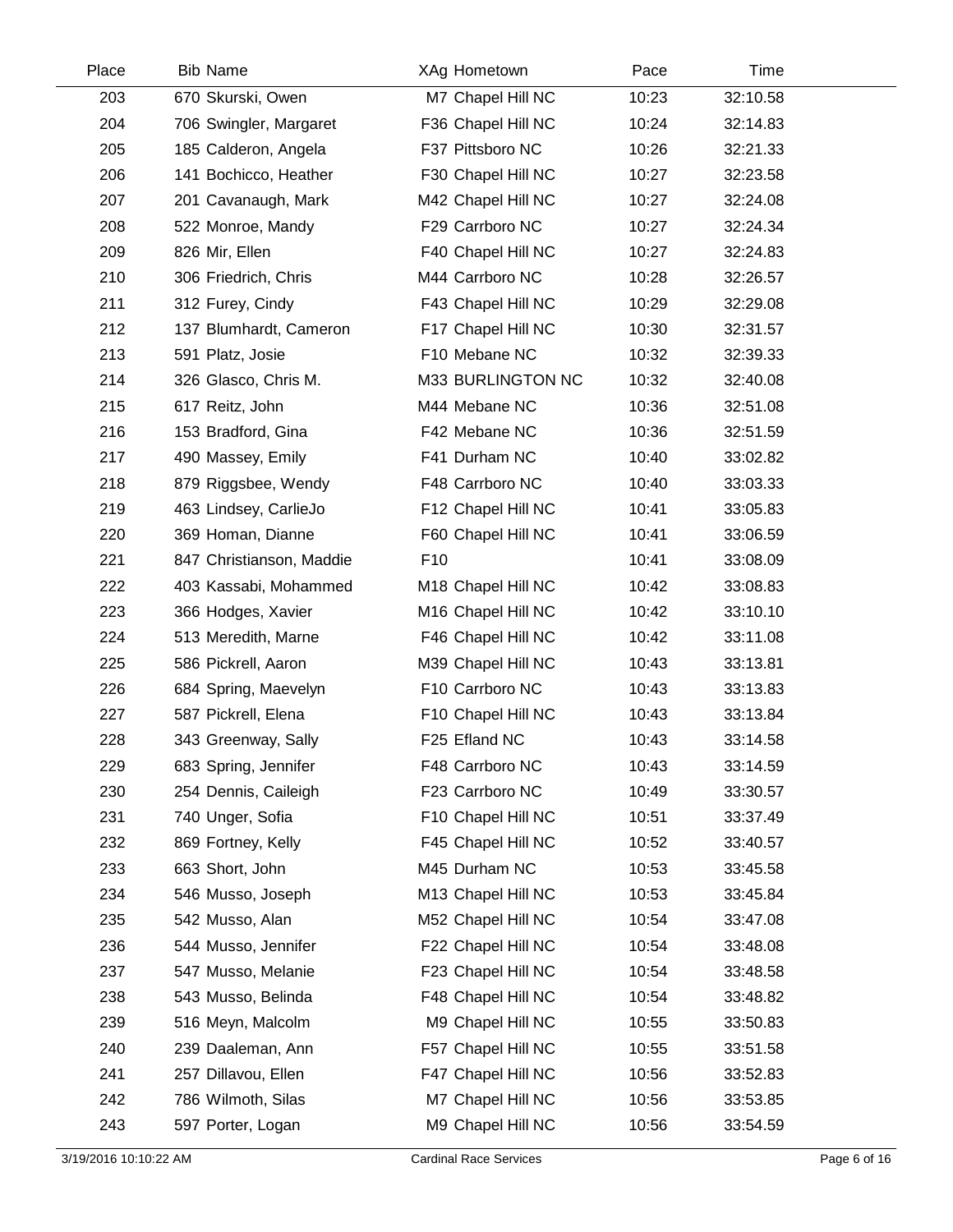| Place | <b>Bib Name</b>        | XAg Hometown       | Pace  | Time     |  |
|-------|------------------------|--------------------|-------|----------|--|
| 244   | 381 Hunter, Felix      | M6 Chapel Hill NC  | 10:56 | 33:55.10 |  |
| 245   | 382 Hunter, Kym        | F33 Chapel Hill NC | 10:57 | 33:55.58 |  |
| 246   | 785 Wilmoth, Gabriel   | M39 Chapel Hill NC | 10:57 | 33:56.35 |  |
| 247   | 598 Porter, Warren     | M46 Chapel Hill NC | 10:57 | 33:56.51 |  |
| 248   | 353 Hayes, Matthew     | M26 Carrboro NC    | 10:57 | 33:57.82 |  |
| 249   | 495 McElwee, Chelsey   | F26 Chapel Hill NC | 10:58 | 33:58.42 |  |
| 250   | 880 Coelho, Cristina   | F48 Chapel Hill NC | 10:58 | 34:01.32 |  |
| 251   | 127 Bauer, Kat         | F30 Chapel Hill NC | 10:58 | 34:01.35 |  |
| 252   | 892 Dickerson, Will    | M29 DURHAM NC      | 10:59 | 34:04.32 |  |
| 253   | 327 Glinski, Liz       | F26 Carrboro NC    | 11:00 | 34:04.58 |  |
| 254   | 724 Tennison, Kate     | F28 Chapel Hill NC | 11:01 | 34:09.11 |  |
| 255   | 728 Thompson, Vivian   | F44 Carrboro NC    | 11:01 | 34:09.33 |  |
| 256   | 748 Vandegrift, Vaughn | F11 Chapel Hill NC | 11:02 | 34:12.59 |  |
| 257   | 747 Vandegrift, Sara   | F39 Chapel Hill NC | 11:04 | 34:19.59 |  |
| 258   | 657 SEVILLANO, ALICIA  | F40 Carrboro NC    | 11:07 | 34:27.35 |  |
| 259   | 621 Riley, Leslie      | F32 Chapel Hill NC | 11:07 | 34:28.10 |  |
| 260   | 480 Lutz, Peter        | M49 Chapel Hill NC | 11:08 | 34:31.57 |  |
| 261   | 648 Schaefer, David    | F5 Chapel Hill NC  | 11:10 | 34:36.83 |  |
| 262   | 650 Schaefer, Mike     | M36 Chapel Hill NC | 11:11 | 34:38.57 |  |
| 263   | 281 Feldt, Logan       | F10 Chapel Hill NC | 11:11 | 34:38.83 |  |
| 264   | 582 Pendergast, Marc   | M42 Chapel Hill NC | 11:11 | 34:39.07 |  |
| 265   | 404 Kasten, Tracy      | F44 Chapel Hill NC | 11:11 | 34:39.84 |  |
| 266   | 651 Schaefer, Rebecca  | F36 Chapel Hill NC | 11:11 | 34:40.84 |  |
| 267   | 649 Schaefer, Henry    | M2 Chapel Hill NC  | 11:11 | 34:41.58 |  |
| 268   | 175 Bulleri, Michael   | M38 Chapel Hill NC | 11:12 | 34:42.83 |  |
| 269   | 174 Bulleri, Maeve     | F7 Chapel Hill NC  | 11:12 | 34:43.08 |  |
| 270   | 297 Fowler, Natalie    | F45 Chapel Hill NC | 11:13 | 34:45.33 |  |
| 271   | 579 Paw, Bo Sho Gay    | F13 Chapel Hill NC | 11:14 | 34:49.58 |  |
| 272   | 900 Gandhi, Krish      | M9 Chapel Hill NC  | 11:15 | 34:51.08 |  |
| 273   | 577 Patel, Ayan        | M9 Chapel Hill NC  | 11:15 | 34:51.08 |  |
| 274   | 646 Say, Paw           | F14 Chapel Hill NC | 11:15 | 34:51.09 |  |
| 275   | 434 Kulikowski, Danka  | F36 Chapel Hill NC | 11:15 | 34:52.57 |  |
| 276   | 286 Ferguson, Hannah   | F22 Durham NC      | 11:20 | 35:07.33 |  |
| 277   | 486 Mangino, Lisa      | F45 Durham NC      | 11:20 | 35:09.32 |  |
| 278   | 234 Crothers, Sawyer   | F9 Chapel Hill NC  | 11:22 | 35:14.98 |  |
| 279   | 316 Gelin, Dana        | F46 Chapel Hill NC | 11:22 | 35:15.32 |  |
| 280   | 301 Frangipane, Lisa   | F46 Durham NC      | 11:23 | 35:18.07 |  |
| 281   | 894 Ahmed, Shawn       | M47 Carrboro NC    | 11:23 | 35:18.33 |  |
| 282   | 895 Ahmed, Cyrus       | M6 Carrboro NC     | 11:23 | 35:18.58 |  |
| 283   | 645 Sawyer, Riley      | F10 Chapel Hill NC | 11:24 | 35:20.26 |  |
| 284   | 538 Murphy, Amanda     | F43 Chapel Hill NC | 11:24 | 35:20.34 |  |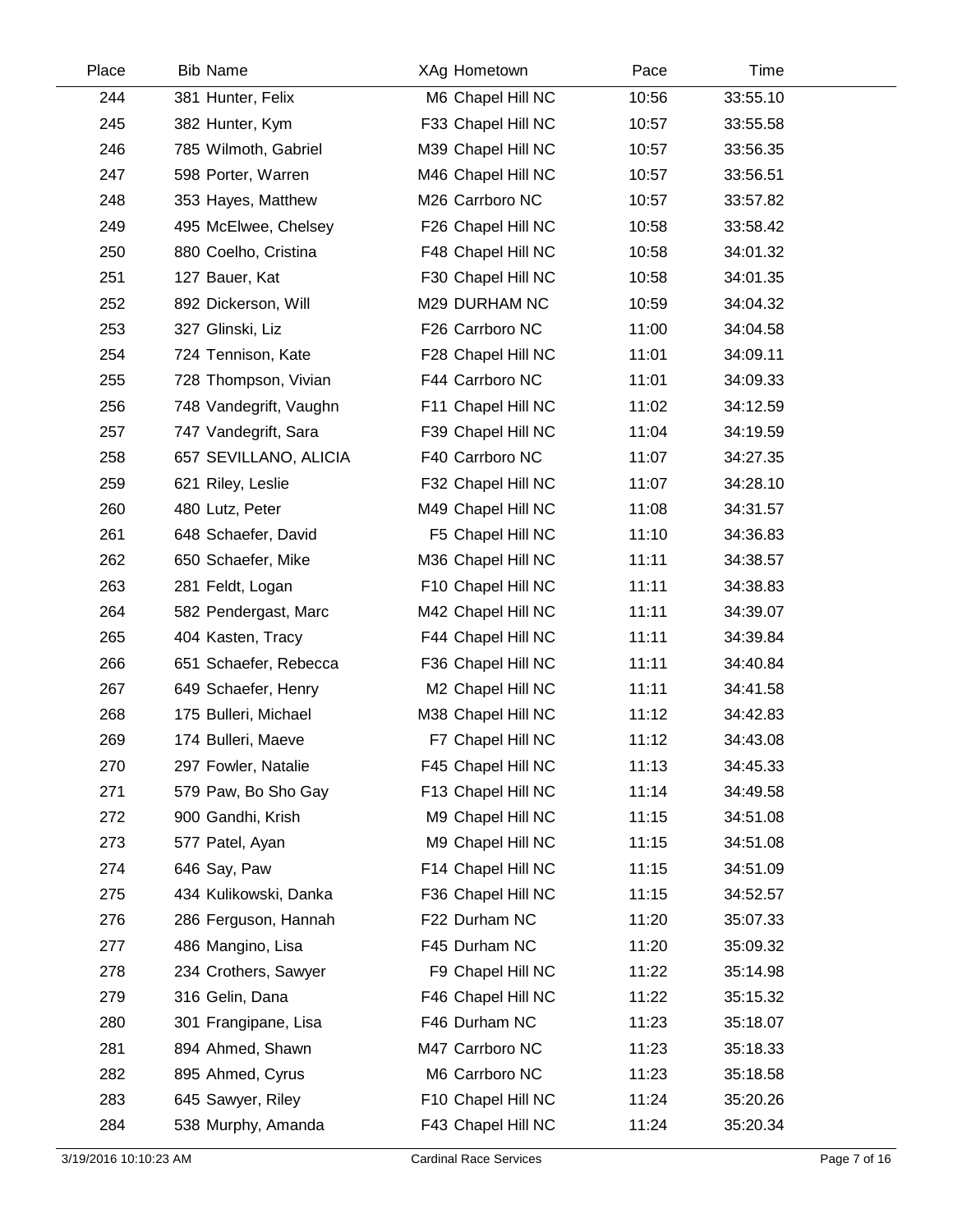| Place | <b>Bib Name</b>         | XAg Hometown       | Pace  | Time     |  |
|-------|-------------------------|--------------------|-------|----------|--|
| 285   | 541 Murphy, Lucy Linh   | F7 Chapel Hill NC  | 11:24 | 35:20.83 |  |
| 286   | 307 FRITZO, Jerri       | F60 Chapel Hill NC | 11:24 | 35:20.84 |  |
| 287   | 704 Suttee, Elisabeth   | F25 Durham NC      | 11:24 | 35:20.84 |  |
| 288   | 619 Reveles, Mira       | F9 Carrboro NC     | 11:29 | 35:35.33 |  |
| 289   | 771 Watson, Stephens    | F22 Chapel Hill NC | 11:29 | 35:36.32 |  |
| 290   | 199 Cates, Caleb        | M23 Carrboro NC    | 11:31 | 35:42.33 |  |
| 291   | 661 Shaver, Ashley      | F23 Carrboro NC    | 11:31 | 35:42.58 |  |
| 292   | 477 Lotz, Nicolas       | M10 Chapel Hill NC | 11:32 | 35:44.08 |  |
| 293   | 476 Lotz, Daniel        | M42 Chapel Hill NC | 11:33 | 35:47.32 |  |
| 294   | 250 Deinert, Nicole     | F32 Durham NC      | 11:33 | 35:49.82 |  |
| 295   | 829 Sacek, Hana         | F31 Carrboro NC    | 11:34 | 35:50.82 |  |
| 296   | 466 Lippy, Jeffrey      | M52 Mebane NC      | 11:34 | 35:51.83 |  |
| 297   | 373 Htoo, April         | F14 Chapel Hill NC | 11:35 | 35:54.83 |  |
| 298   | 746 Vandegrift, Camilla | F8 Chapel Hill NC  | 11:35 | 35:55.84 |  |
| 299   | 422 Kinney, Phillip     | M30 Durham NC      | 11:37 | 36:00.10 |  |
| 300   | 654 Schuch, Tamra       | F53 Chapel Hill NC | 11:37 | 36:01.32 |  |
| 301   | 618 Reveles, Luis       | M49 Carrboro NC    | 11:38 | 36:02.50 |  |
| 302   | 371 Howes, Cathy        | F54 Chapel Hill NC | 11:38 | 36:04.59 |  |
| 303   | 878 Powers, Bill        | M81 Chapel Hill NC | 11:39 | 36:05.84 |  |
| 304   | 595 Porter, Elizabeth   | F28 Carrboro NC    | 11:41 | 36:12.34 |  |
| 305   | 626 Rivera, Reyna       | F50 Carrboro NC    | 11:41 | 36:13.27 |  |
| 306   | 571 Parham, Tracy       | F55 Carrboro NC    | 11:41 | 36:13.86 |  |
| 307   | 465 Lippy, Christine    | F48 Mebane NC      | 11:42 | 36:15.33 |  |
| 308   | 596 Porter, Kristine    | F47 Chapel Hill NC | 11:42 | 36:17.07 |  |
| 309   | 435 Kurup, Kavi         | M8 Chapel Hill NC  | 11:45 | 36:24.22 |  |
| 310   | 388 Jansa, Breanna      | F26 Chapel Hill NC | 11:45 | 36:24.83 |  |
| 311   | 830 THORNBURG MAY, GERI | F44 Chapel Hill NC | 11:45 | 36:25.09 |  |
| 312   | 384 Ideus, Kimberly     | F27 Chapel Hill NC | 11:45 | 36:26.09 |  |
| 313   | 436 Kurup, Vinod        | M44 Chapel Hill NC | 11:45 | 36:26.58 |  |
| 314   | 504 Mcpherson, Clyde    | M64 Chapel Hill NC | 11:51 | 36:44.08 |  |
| 315   | 581 Peak, Kelly         | F42 Carrboro NC    | 11:52 | 36:45.83 |  |
| 316   | 580 Peak, Emmett        | M8 Carrboro NC     | 11:52 | 36:45.83 |  |
| 317   | 539 Murphy, Ann         | F37 Carrboro NC    | 11:53 | 36:49.32 |  |
| 318   | 421 Kinney, Erica       | F31 Durham NC      | 11:54 | 36:53.57 |  |
| 319   | 443 Lane, Isabella      | F14 Durham NC      | 11:56 | 36:58.58 |  |
| 320   | 178 Burns, Harriett     | F40 Chapel Hill NC | 11:56 | 37:00.64 |  |
| 321   | 179 Burns, Sara Ross    | F8 Chapel Hill NC  | 11:56 | 37:00.69 |  |
| 322   | 112 Ankrom, Chad        | M31 Durham NC      | 11:57 | 37:02.34 |  |
| 323   | 111 Ankrom, Amber       | F33 Durham NC      | 11:58 | 37:06.54 |  |
| 324   | 165 Brooke, Carol       | F50 Carrboro NC    | 11:59 | 37:07.59 |  |
| 325   | 625 Rivas Plata, Eimy   | F37 Chapel Hill NC | 11:59 | 37:09.09 |  |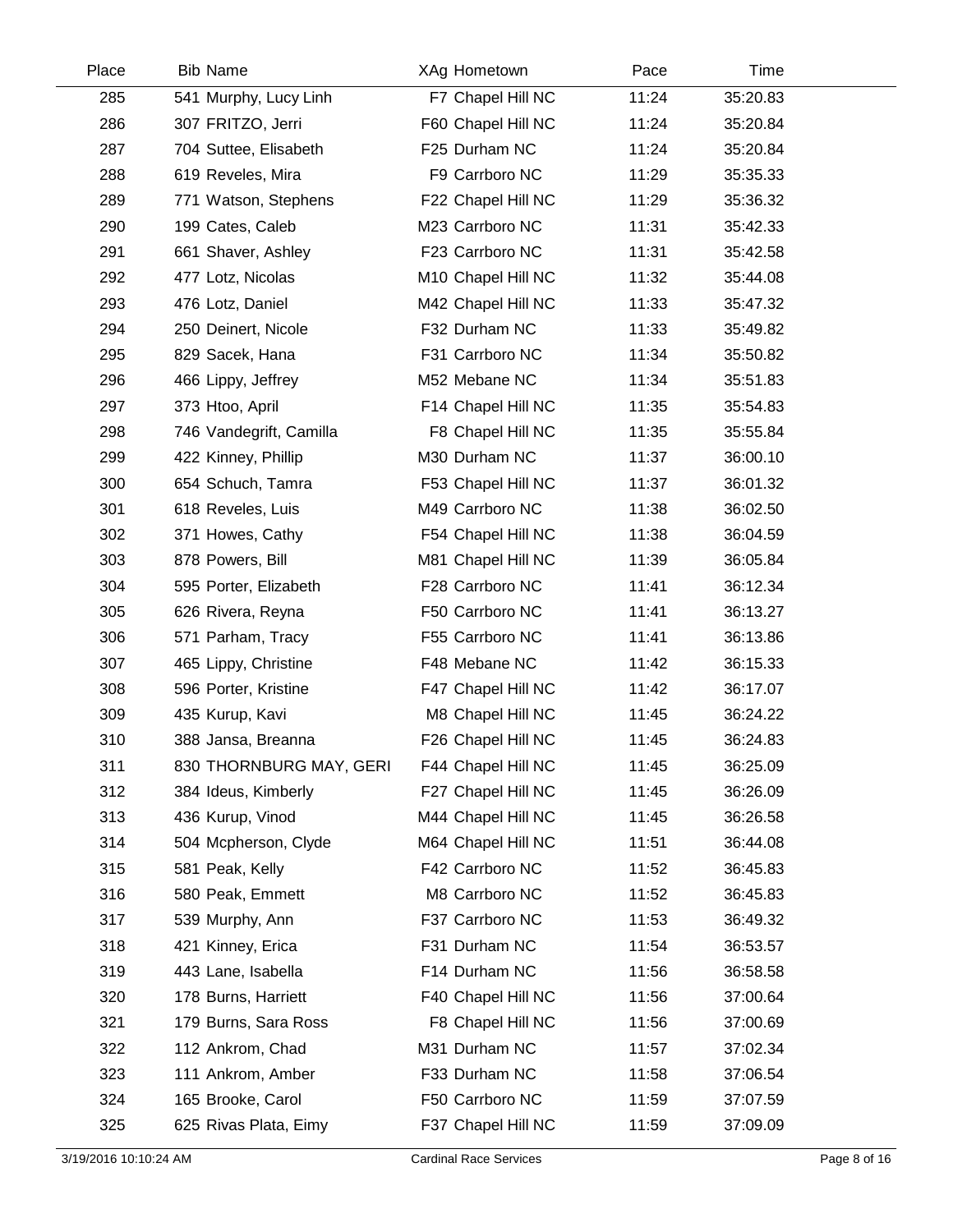| Place | <b>Bib Name</b>          | XAg Hometown       | Pace  | Time     |  |
|-------|--------------------------|--------------------|-------|----------|--|
| 326   | 256 Diaz, Marielena      | F27 Chapel Hill NC | 11:59 | 37:09.10 |  |
| 327   | 687 Srikhirisawan, Ella  | F16 Chapel Hill NC | 12:03 | 37:21.09 |  |
| 328   | 695 Stewart, Donna       | F46 Chapel Hill NC | 12:03 | 37:22.32 |  |
| 329   | 688 Srikhirisawan, Jola  | M41 Chapel Hill NC | 12:05 | 37:26.33 |  |
| 330   | 697 Stewart, Shelley     | F33 Durham NC      | 12:05 | 37:26.82 |  |
| 331   | 135 Bianchi, Leigh Anne  | F40 Durham NC      | 12:05 | 37:28.58 |  |
| 332   | 246 DeBerjeois, Jessica  | F9 Chapel Hill NC  | 12:07 | 37:35.08 |  |
| 333   | 378 Hughey, Shawn        | M45 Apex NC        | 12:08 | 37:35.35 |  |
| 334   | 557 Ortiz, Aroa          | F10 Carrboro NC    | 12:08 | 37:37.83 |  |
| 335   | 488 Manso, Alma          | F37 Carrboro NC    | 12:08 | 37:37.84 |  |
| 336   | 218 Clossick, Stephen    | M49 Chapel Hill NC | 12:11 | 37:45.32 |  |
| 337   | 875 Henderson, Heather   | F40 Chapel Hill NC | 12:13 | 37:51.61 |  |
| 338   | 876 Henderson, Maggie    | F8 Chapel Hill NC  | 12:13 | 37:51.85 |  |
| 339   | 247 DeBerjeois, Terri    | F51 Chapel Hill NC | 12:13 | 37:52.09 |  |
| 340   | 886 Rice, Samantha       | F11 Chapel Hill NC | 12:13 | 37:52.82 |  |
| 341   | 889 Rice, Joe            | M44 Chapel Hill NC | 12:13 | 37:52.84 |  |
| 342   | 903 Yang, Rayhan         | M8 Chapel Hill NC  | 12:14 | 37:54.33 |  |
| 343   | 195 Castaneda, Gladis    | F58 Chapel Hill NC | 12:15 | 37:58.85 |  |
| 344   | 236 Cruickshank, Ellen   | F8 Chapel Hill NC  | 12:16 | 38:02.35 |  |
| 345   | 853 Napravnik, Sophia    | M6 Chapel Hill NC  | 12:16 | 38:02.52 |  |
| 346   | 852 Napravnik, Lukas     | F8 Chapel Hill NC  | 12:16 | 38:03.08 |  |
| 347   | 311 Fujisawa, Yui        | F8 Chapel Hill NC  | 12:17 | 38:03.35 |  |
| 348   | 310 Fujisawa, Kayoko     | F41 Chapel Hill NC | 12:17 | 38:03.35 |  |
| 349   | 854 Napravnik, SOnia     | F46 Chapel Hill NC | 12:18 | 38:08.08 |  |
| 350   | 237 Cruickshank, Rachael | F45 Chapel Hill NC | 12:18 | 38:08.11 |  |
| 351   | 810 Daye, Ja'Marr        | M29 Durham NC      | 12:19 | 38:09.83 |  |
| 352   | 469 Little, Andre        | M32 Durham NC      | 12:19 | 38:11.34 |  |
| 353   | 741 Unger, Stella        | F8 Chapel Hill NC  | 12:19 | 38:12.08 |  |
| 354   | 739 Unger, Ronald        | M41 Chapel Hill NC | 12:19 | 38:12.33 |  |
| 355   | 321 Gibson, Lyndsey      | F32 Durham NC      | 12:23 | 38:21.99 |  |
| 356   | 655 Schwartz, Peter      | M41 Chapel Hill NC | 12:23 | 38:23.33 |  |
| 357   | 319 Gibson, Chris        | M31 Durham NC      | 12:23 | 38:23.75 |  |
| 358   | 266 Elliott, Joy         | F40 Carrboro NC    | 12:25 | 38:29.57 |  |
| 359   | 359 Henriquez, Luke      | M12 Chapel Hill NC | 12:26 | 38:34.09 |  |
| 360   | 628 Robinson, David      | M46 Chapel Hill NC | 12:27 | 38:36.85 |  |
| 361   | 630 Robinson, Lucy       | F10 Chapel Hill NC | 12:27 | 38:36.85 |  |
| 362   | 772 Weathington, Meilin  | F12 Chapel Hill NC | 12:36 | 39:04.10 |  |
| 363   | 584 Pfau, Zeno           | M51 Chapel Hill NC | 12:39 | 39:14.34 |  |
| 364   | 457 Lempart, Paula       | F48 Chapel Hill NC | 12:40 | 39:14.56 |  |
| 365   | 615 Reed, Barbara        | F66 Durham NC      | 12:40 | 39:15.32 |  |
| 366   | 416 Khadka, Natasha      | F32 Durham NC      | 12:40 | 39:15.57 |  |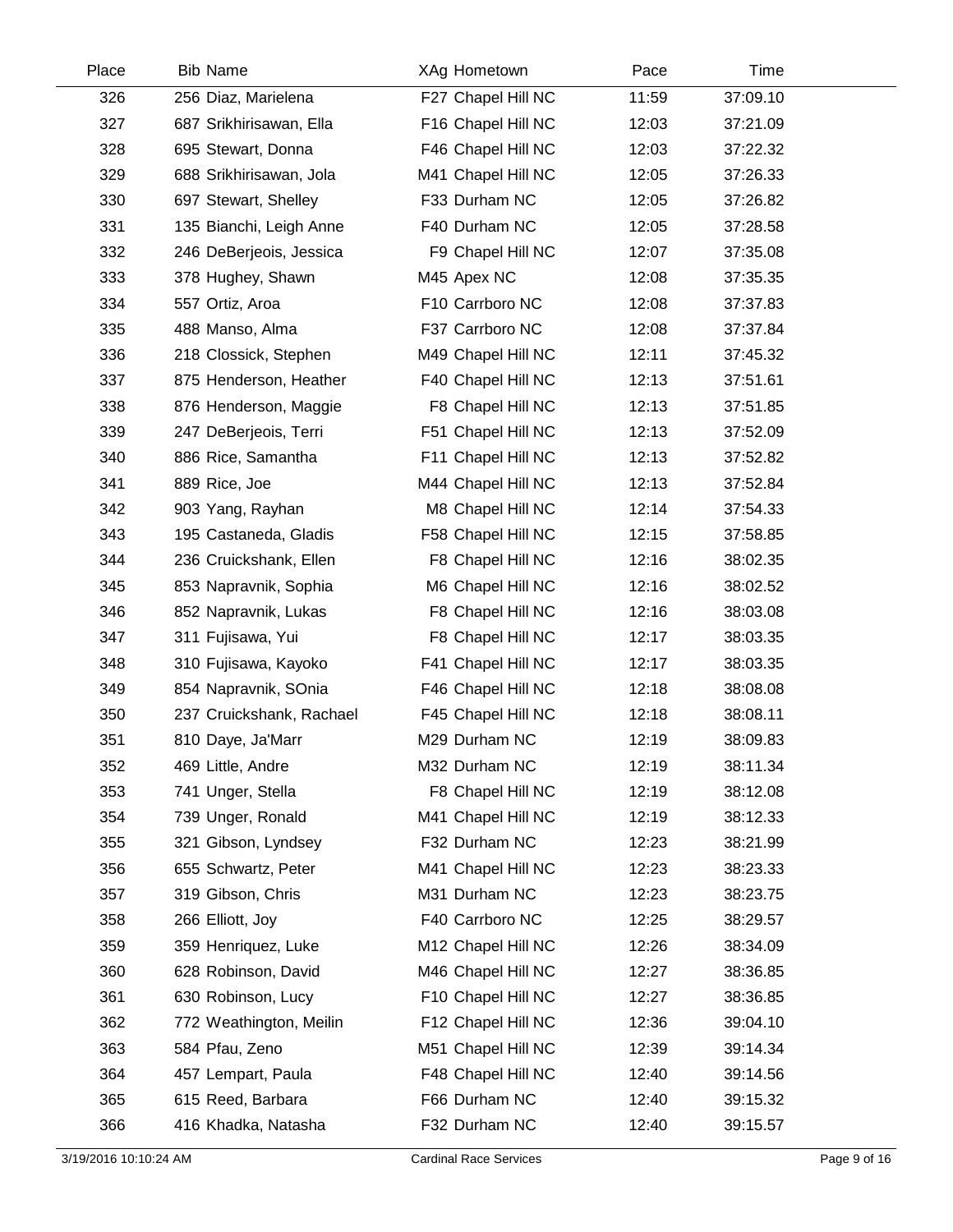| Place | <b>Bib Name</b>          | XAg Hometown       | Pace  | Time     |  |
|-------|--------------------------|--------------------|-------|----------|--|
| 367   | 856 Caress, Baxter       | M5 Chapel Hill NC  | 12:41 | 39:19.33 |  |
| 368   | 855 Caren, Neal          | M42 Chapel Hill NC | 12:41 | 39:19.83 |  |
| 369   | 602 Postage, Bob         | M60 Chapel Hill NC | 12:41 | 39:20.38 |  |
| 370   | 502 Mcneill, Allison     | F8 Chapel Hill NC  | 12:43 | 39:26.09 |  |
| 371   | 198 Catellier, Diane     | F48 Chapel Hill NC | 12:43 | 39:26.10 |  |
| 372   | 252 Deniz, Seval         | F41 Chapel Hill NC | 12:47 | 39:37.83 |  |
| 373   | 500 McMahon, Robin       | F58 Chapel Hill NC | 12:49 | 39:43.08 |  |
| 374   | 675 Smith, Daniel        | M8 Chapel Hill NC  | 12:52 | 39:52.09 |  |
| 375   | 811 De Capite, Annabella | F13 Chapel Hill NC | 12:52 | 39:52.33 |  |
| 376   | 812 De Capite, Duane     | M48 Chapel Hill NC | 12:52 | 39:52.52 |  |
| 377   | 458 Lenn, Jon            | M42 Chapel Hill NC | 12:53 | 39:55.59 |  |
| 378   | 459 Lenn, Mason          | F9 Chapel Hill NC  | 12:53 | 39:55.82 |  |
| 379   | 884 Tauras, Julia        | F48 Chapel Hill NC | 12:53 | 39:57.58 |  |
| 380   | 828 Sacek, Hana          | F31 Carrboro NC    | 12:53 | 39:57.60 |  |
| 381   | 885 Donaldson, Jenna     | F13 Chapel Hill NC | 12:53 | 39:57.84 |  |
| 382   | 609 RAMIREZ, FLOR        | F52 Chapel Hill NC | 12:54 | 39:58.93 |  |
| 383   | 106 Althouse, Linda      | F50 Chapel Hill NC | 12:55 | 40:01.09 |  |
| 384   | 143 Bomba, Kathy         | F61 Chapel Hill NC | 12:57 | 40:08.57 |  |
| 385   | 523 Moore, Jordan        | F9 Carrboro NC     | 13:01 | 40:21.61 |  |
| 386   | 896 Ahmed, Viola         | F9 Carrboro NC     | 13:01 | 40:22.34 |  |
| 387   | 483 Maclay, Michelle     | F49 Chapel Hill NC | 13:03 | 40:26.84 |  |
| 388   | 194 Cassely, Mary Beth   | F49 Chapel Hill NC | 13:03 | 40:26.85 |  |
| 389   | 525 Moore, Lucas         | M10 Carrboro NC    | 13:06 | 40:35.84 |  |
| 390   | 639 Samsky, Hannah       | F9 Chapel Hill NC  | 13:06 | 40:36.82 |  |
| 391   | 417 Kilgo, Hope          | F28 Carrboro NC    | 13:06 | 40:37.07 |  |
| 392   | 446 Lange, Campbell      | F6 Chapel Hill NC  | 13:06 | 40:37.09 |  |
| 393   | 524 Moore, Karla         | F54 Carrboro NC    | 13:06 | 40:37.34 |  |
| 394   | 901 Gandhi, Ayesha       | F6 Chapel Hill NC  | 13:07 | 40:38.82 |  |
| 395   | 528 Morales, Mayra       | F29 Chapel Hill NC | 13:07 | 40:40.60 |  |
| 396   | 652 Schieman, Bev        | F41 Chapel Hill NC | 13:08 | 40:41.60 |  |
| 397   | 681 Soldner, Amanda      | F25 Durham NC      | 13:09 | 40:45.59 |  |
| 398   | 348 Halladay, Austin     | M27 Durham NC      | 13:09 | 40:46.11 |  |
| 399   | 125 Basinger, Heather    | F38 RALEIGH NC     | 13:10 | 40:49.35 |  |
| 400   | 225 Combass, Amanda      | F29 Durham NC      | 13:10 | 40:49.58 |  |
| 401   | 713 Tallett, Delaney     | F14 Chapel Hill NC | 13:13 | 40:58.06 |  |
| 402   | 714 Tallett, Jen         | F49 Chapel Hill NC | 13:13 | 40:58.32 |  |
| 403   | 883 Badea, Alexandra     | F44 Chapel Hill NC | 13:13 | 40:58.33 |  |
| 404   | 882 Badea, Andreas       | M14 Chapel Hill NC | 13:13 | 40:58.58 |  |
| 405   | 554 Oakley, Elizabeth    | F23 Durham NC      | 13:14 | 41:00.34 |  |
| 406   | 814 Goldberg, Benjamin   | M14 Chapel Hill NC | 13:14 | 41:00.84 |  |
| 407   | 181 Burns III, Walter    | M51 Chapel Hill NC | 13:17 | 41:11.34 |  |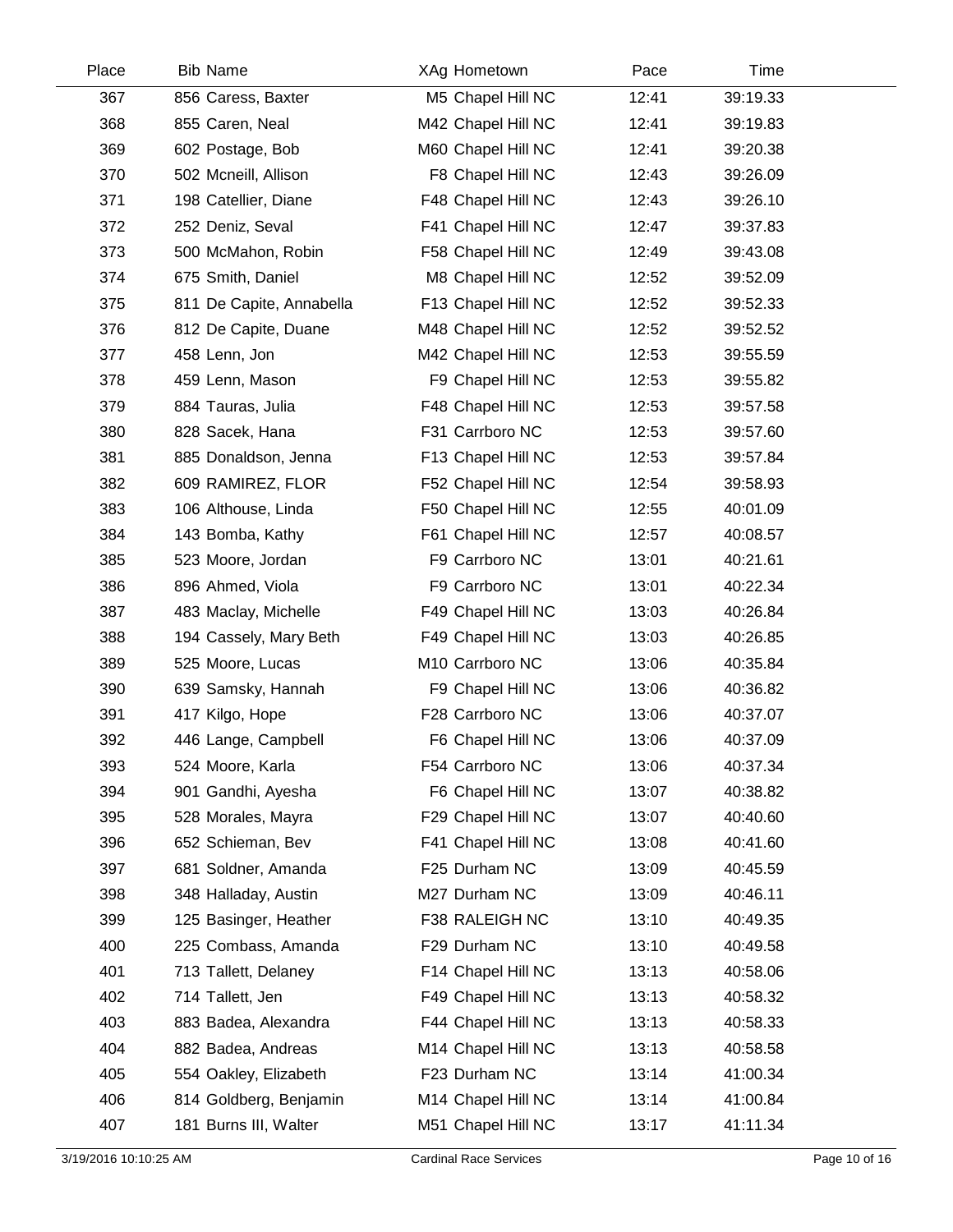| Place | <b>Bib Name</b>        | XAg Hometown       | Pace  | Time     |  |
|-------|------------------------|--------------------|-------|----------|--|
| 408   | 180 Burns, William     | M5 Chapel Hill NC  | 13:17 | 41:11.58 |  |
| 409   | 800 Zhao, Feng         | M42 Chapel Hill NC | 13:19 | 41:16.59 |  |
| 410   | 273 Farel, Claire      | F40 Chapel Hill NC | 13:20 | 41:18.83 |  |
| 411   | 798 Zengerle, Georgia  | F5 Chapel Hill NC  | 13:20 | 41:19.09 |  |
| 412   | 849 Birincefield, Cole | M6 Chapel Hill NC  | 13:23 | 41:28.96 |  |
| 413   | 632 Ross, Claire       | F29 Chapel Hill NC | 13:23 | 41:29.33 |  |
| 414   | 590 Platts-Mills, Leah | F6 Chapel Hill NC  | 13:23 | 41:29.84 |  |
| 415   | 288 Finkral, Pri       | F7 Chapel Hill NC  | 13:23 | 41:29.87 |  |
| 416   | 848 Brincefield, Neal  | M36 Chapel Hill NC | 13:23 | 41:30.58 |  |
| 417   | 338 Granados, Nicholas | M13 Carrboro NC    | 13:24 | 41:31.08 |  |
| 418   | 789 Wistner, Debbie    | F47 Chapel Hill NC | 13:29 | 41:47.09 |  |
| 419   | 449 Lange, Stacey      | F38 Chapel Hill NC | 13:35 | 42:07.84 |  |
| 420   | 448 Lange, Colby       | M4 Chapel Hill NC  | 13:36 | 42:08.08 |  |
| 421   | 126 Battista, Chiara   | F10 Chapel Hill NC | 13:37 | 42:11.85 |  |
| 422   | 863 Lane, Alyssa       | F10 Chapel Hill NC | 13:37 | 42:14.07 |  |
| 423   | 242 Davis, Alison      | F24 Chapel Hill NC | 13:38 | 42:15.36 |  |
| 424   | 105 Almeida, Chris     | M28 Raleigh NC     | 13:40 | 42:22.60 |  |
| 425   | 274 Farrell, Marie     | F28 Raleigh NC     | 13:41 | 42:24.07 |  |
| 426   | 820 Kahn, Edie         | F49 Chapel Hill NC | 13:41 | 42:25.04 |  |
| 427   | 656 Seow, Susin        | F41 Chapel Hill NC | 13:41 | 42:25.58 |  |
| 428   | 566 Palisky, Cassie    | F28 Durham NC      | 13:44 | 42:35.84 |  |
| 429   | 361 Henriquez, Sandy   | F48 Chapel Hill NC | 13:47 | 42:44.36 |  |
| 430   | 360 Henriquez, Maria   | F15 Chapel Hill NC | 13:47 | 42:44.60 |  |
| 431   | 835 Wolfe, Matthew     | M35 Chapel Hill NC | 13:50 | 42:51.82 |  |
| 432   | 834 Wolfe, Brayden     | M11 Chapel Hill NC | 13:50 | 42:52.60 |  |
| 433   | 527 Moorman, Stella    | F11 Carrboro NC    | 14:04 | 43:35.34 |  |
| 434   | 526 Moorman, Emily     | F42 Carrboro NC    | 14:04 | 43:35.57 |  |
| 435   | 708 Szott, Lizzy       | F36 Chapel Hill NC | 14:04 | 43:35.77 |  |
| 436   | 709 Szott, Marco       | M7 Chapel Hill NC  | 14:04 | 43:36.08 |  |
| 437   | 710 Szott, Michael     | M41 Chapel Hill NC | 14:04 | 43:37.36 |  |
| 438   | 202 Cawley, Ava        | F9 Carrboro NC     | 14:06 | 43:42.07 |  |
| 439   | 767 Ward, Caitlyn      | F10 Durham NC      | 14:06 | 43:42.08 |  |
| 440   | 768 Ward, Jeff         | F46 Durham NC      | 14:09 | 43:52.08 |  |
| 441   | 203 Cawley, Michelle   | F45 Carrboro NC    | 14:09 | 43:52.58 |  |
| 442   | 638 Salier-Ward, Susan | F46 Durham NC      | 14:09 | 43:52.83 |  |
| 443   | 873 Kalavsky, Bryer    | M6 Carrboro NC     | 14:17 | 44:17.85 |  |
| 444   | 874 Kalavsky, Mickey   | M39 Carrboro NC    | 14:17 | 44:18.07 |  |
| 445   | 699 Stone, Peter       | M49 Carrboro NC    | 14:18 | 44:20.32 |  |
| 446   | 700 Stone, Shane       | M6 Carrboro NC     | 14:18 | 44:20.58 |  |
| 447   | 426 Kohout, Lilly      | F10 Carrboro NC    | 14:18 | 44:20.82 |  |
| 448   | 864 Travaglia, Amelia  | F9 Chapel Hill NC  | 14:19 | 44:21.83 |  |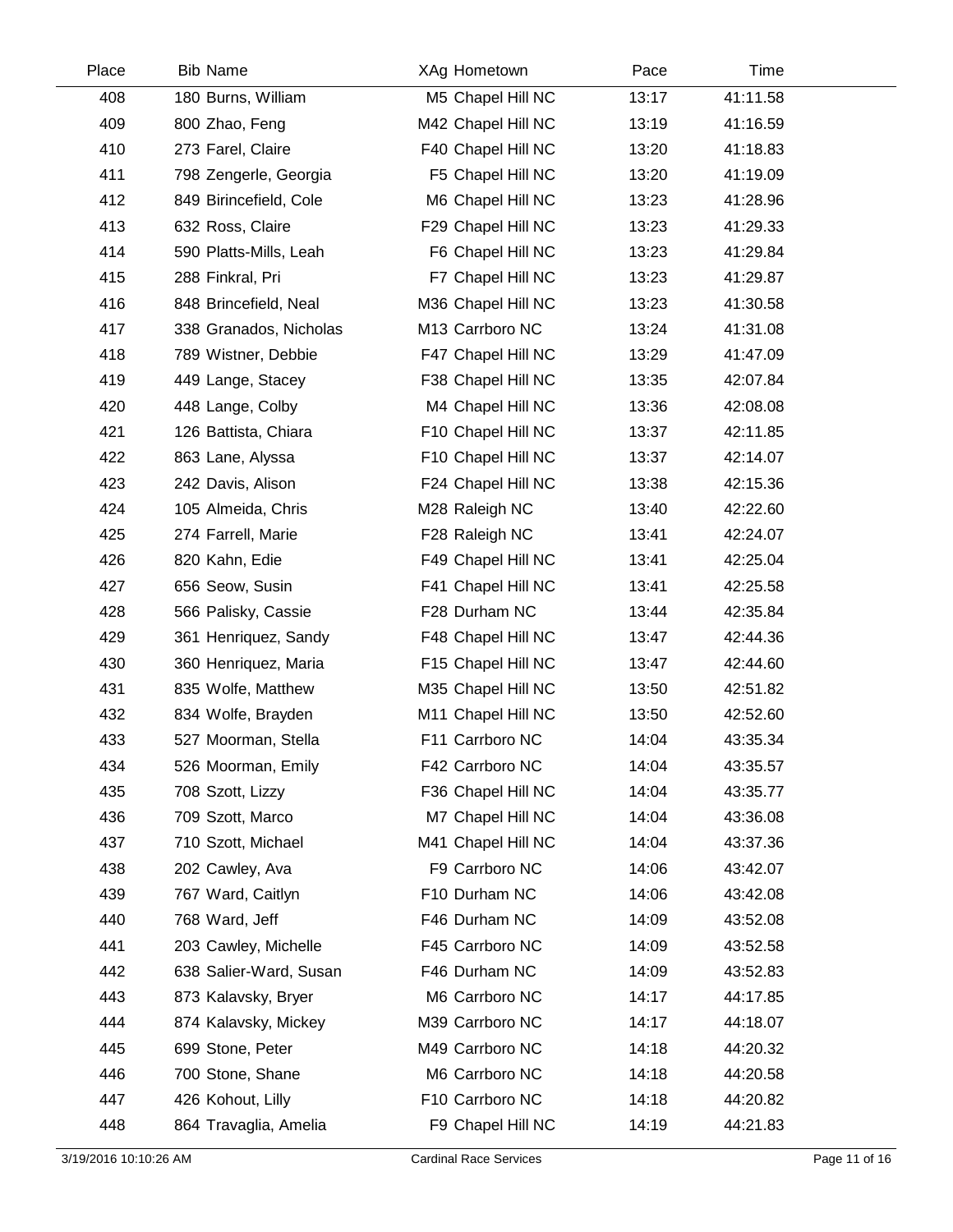| Place | <b>Bib Name</b>          | XAg Hometown       | Pace  | Time     |
|-------|--------------------------|--------------------|-------|----------|
| 449   | 428 Kohout, Rose         | F10 Carrboro NC    | 14:19 | 44:22.31 |
| 450   | 438 Lake, James          | M48 Chapel Hill NC | 14:20 | 44:25.84 |
| 451   | 249 DeFir, Mary          | F56 Chapel Hill NC | 14:21 | 44:28.59 |
| 452   | 431 Kornylak, Sam        | M12 Chapel Hill NC | 14:21 | 44:28.83 |
| 453   | 429 Kornylak, Andrew     | M41 Chapel Hill NC | 14:21 | 44:29.35 |
| 454   | 432 Kornylak, Theo       | M6 Chapel Hill NC  | 14:21 | 44:29.84 |
| 455   | 427 Kohout, Melissa      | F50 Carrboro NC    | 14:22 | 44:33.34 |
| 456   | 799 Zengerle, Jason      | M42 Chapel Hill NC | 14:23 | 44:35.58 |
| 457   | 589 Platts-Mills, Laurel | F3 Chapel Hill NC  | 14:27 | 44:48.12 |
| 458   | 387 Isenstein, Arin      | F37 Chapel Hill NC | 14:27 | 44:48.57 |
| 459   | 534 Motta, Stephen       | M59 Chapel Hill NC | 14:27 | 44:48.60 |
| 460   | 613 Reams, Matt          | M38 Carrboro NC    | 14:28 | 44:52.32 |
| 461   | 614 Reams, Owen          | M7 Carrboro NC     | 14:29 | 44:52.82 |
| 462   | 612 Reams, Amy           | F42 Carrboro NC    | 14:32 | 45:03.08 |
| 463   | 533 Motta, Helen         | F53 Chapel Hill NC | 14:36 | 45:14.59 |
| 464   | 303 Freeman, Debra       | F60 Durham NC      | 14:40 | 45:26.60 |
| 465   | 385 Iglesia, Rachel      | F28 Chapel Hill NC | 14:42 | 45:33.33 |
| 466   | 219 Cobb, Kathryn        | F34 BURLINGTON NC  | 14:42 | 45:33.53 |
| 467   | 682 Soto, Linda Carolina | F47 Carrboro NC    | 14:46 | 45:47.59 |
| 468   | 718 Tan, Mya             | F10 Chapel Hill NC | 14:51 | 46:01.07 |
| 469   | 731 Tolbert, Robert      | M46 GRAHAM NC      | 14:51 | 46:03.33 |
| 470   | 487 Mann, Jared          | M30 Carrboro NC    | 14:51 | 46:03.43 |
| 471   | 616 Reed, Cathy Lee      | F52 Mebane NC      | 14:53 | 46:07.82 |
| 472   | 592 Porter, Alex         | M70 GRAHAM NC      | 14:54 | 46:09.86 |
| 473   | 593 Porter, Amy          | F51 GRAHAM NC      | 14:54 | 46:10.09 |
| 474   | 291 Fonge, Margaret      | F58 Chapel Hill NC | 14:54 | 46:12.83 |
| 475   | 716 Tan, Bich            | F41 Chapel Hill NC | 14:55 | 46:15.08 |
| 476   | 717 Tan, Mattie          | F6 Chapel Hill NC  | 14:55 | 46:15.87 |
| 477   | 193 Carter, Sam          | M11 Chapel Hill NC | 14:56 | 46:16.57 |
| 478   | 872 Caren, Dennis        | M75 Chapel Hill NC | 14:56 | 46:16.60 |
| 479   | 192 Carter, Jim          | M51 Chapel Hill NC | 14:58 | 46:24.83 |
| 480   | 762 Vongchucherd, Eve    | F25 Chapel Hill NC | 15:02 | 46:35.09 |
| 481   | 902 Gandhi, Deepika      | F39 Chapel Hill NC | 15:11 | 47:03.57 |
| 482   | 189 Cardona, Andrew      | M12 Chapel Hill NC | 15:28 | 47:58.34 |
| 483   | 190 Cardona, Danielle    | F45 Chapel Hill NC | 15:29 | 47:58.60 |
| 484   | 408 Kelley, Liam         | M6 Chapel Hill NC  | 15:30 | 48:01.82 |
| 485   | 575 Partin, Rob          | M42 Chapel Hill NC | 15:31 | 48:05.60 |
| 486   | 574 Partin, Ann          | F50 Chapel Hill NC | 15:32 | 48:08.34 |
| 487   | 796 Zelt, Susan          | F47 Chapel Hill NC | 15:32 | 48:09.82 |
| 488   | 407 Kelley, Aidan        | M6 Chapel Hill NC  | 15:32 | 48:10.32 |
| 489   | 409 Kelley, Patrick      | M46 Chapel Hill NC | 15:32 | 48:10.52 |
|       |                          |                    |       |          |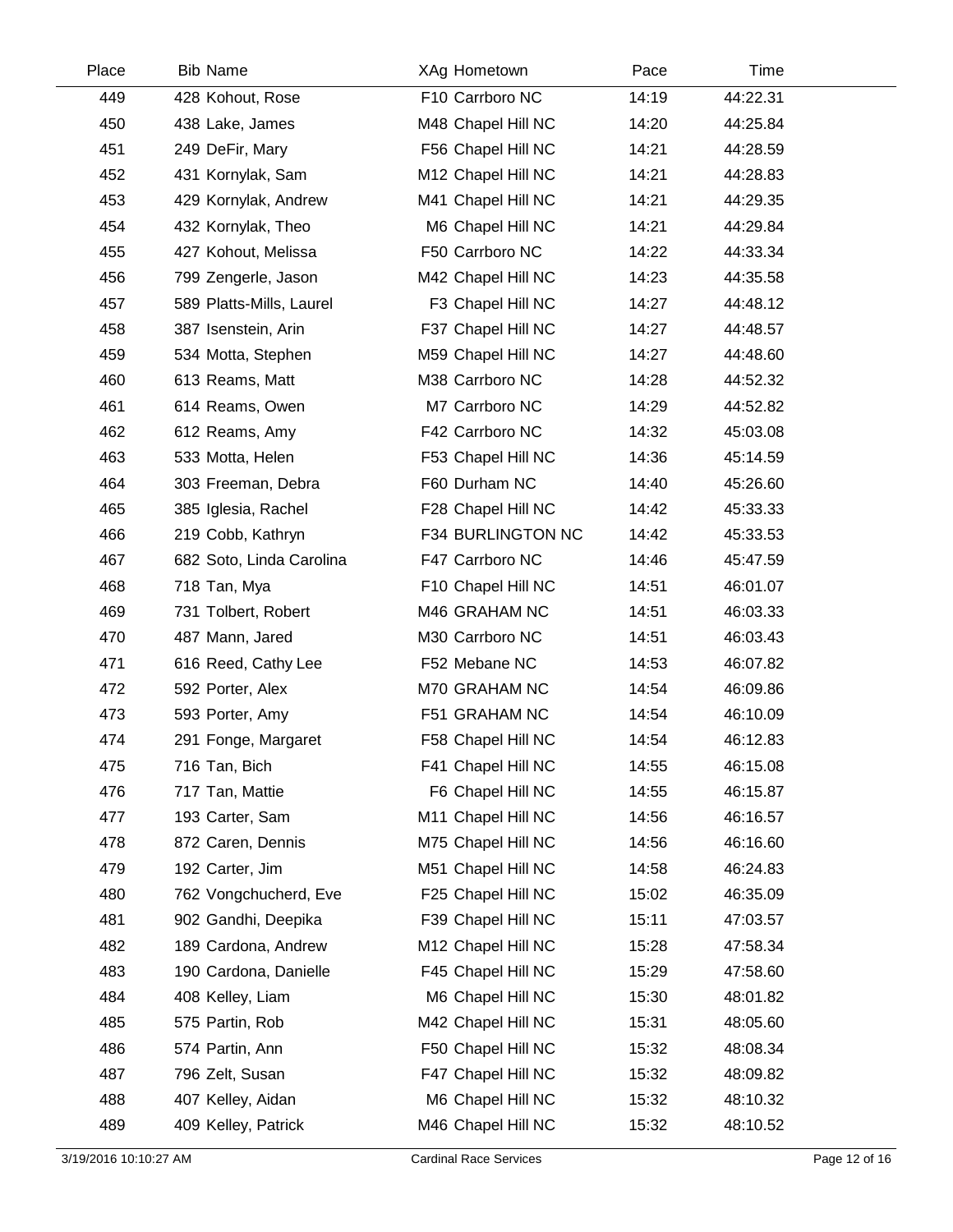| Place | <b>Bib Name</b>            | XAg Hometown        | Pace  | Time     |  |
|-------|----------------------------|---------------------|-------|----------|--|
| 490   | 263 Dunn, Julia            | F26 Chapel Hill NC  | 15:32 | 48:10.59 |  |
| 491   | 485 Malik, LuAnn           | F58 Chapel Hill NC  | 15:34 | 48:14.34 |  |
| 492   | 698 Stone, Kate            | F38 Carrboro NC     | 15:36 | 48:21.10 |  |
| 493   | 605 Prince, Helene         | F54 Pittsburgh PA   | 15:36 | 48:21.83 |  |
| 494   | 712 Talikoff, Kim          | F47 Chapel Hill NC  | 15:36 | 48:22.82 |  |
| 495   | 497 McGovern, Katy         | F32 Hillsborough NC | 15:41 | 48:35.58 |  |
| 496   | 676 Smith, Debbie          | F58 Chapel Hill NC  | 15:42 | 48:39.00 |  |
| 497   | 678 Smith, Kerrie          | F30 Chapel Hill NC  | 15:42 | 48:39.57 |  |
| 498   | 888 Rice, Tamara           | F43 Chapel Hill NC  | 15:43 | 48:44.58 |  |
| 499   | 145 Botelho, Sara          | F31 Durham NC       | 15:44 | 48:47.26 |  |
| 500   | 221 Cobb, Nicole           | F42 Chapel Hill NC  | 15:47 | 48:54.91 |  |
| 501   | 368 Holmes, Philip         | M38 Durham NC       | 15:47 | 48:55.34 |  |
| 502   | 220 Cobb, Molly            | F11 Chapel Hill NC  | 15:47 | 48:55.58 |  |
| 503   | 680 Smith`, Jacob          | M10 Chapel Hill NC  | 15:49 | 49:01.82 |  |
| 504   | 679 Smith, Richard         | M62 Chapel Hill NC  | 15:49 | 49:02.25 |  |
| 505   | 765 Wallace, Jessica       | F33 Durham NC       | 15:50 | 49:05.82 |  |
| 506   | 508 Meachum, Lare          | F32 Chapel Hill NC  | 15:50 | 49:06.09 |  |
| 507   | 865 Oakley, Ramona         | F48 Durham NC       | 15:52 | 49:09.83 |  |
| 508   | 641 Sanchez-Lane, Gloria   | F43 Durham NC       | 15:58 | 49:28.30 |  |
| 509   | 510 Medrano, Karina        | F16 Chapel Hill NC  | 15:58 | 49:28.59 |  |
| 510   | 816 Gutierrez, Jorge       | M43 Chapel Hill NC  | 15:58 | 49:29.83 |  |
| 511   | 815 Gutierrez, Camila      | F6 Chapel Hill NC   | 15:58 | 49:30.34 |  |
| 512   | 751 VanGelder, Justin      | M38 Chapel Hill NC  | 15:59 | 49:31.57 |  |
| 513   | 752 VanGelder, Justin      | M38 Chapel Hill NC  | 15:59 | 49:31.58 |  |
| 514   | 101 Alderman, Travis       | M42 Durham NC       | 15:59 | 49:33.82 |  |
| 515   | 173 Buenaventura, Daniella | F30 Durham NC       | 16:02 | 49:42.82 |  |
| 516   | 330 Gonzalez, Anabella     | F7 Durham NC        | 16:02 | 49:43.36 |  |
| 517   | 537 Munera, Felipe         | M38 Durham NC       | 16:03 | 49:44.31 |  |
| 518   | 817 Johnson, Amy           | F36 Chapel Hill NC  | 16:03 | 49:46.82 |  |
| 519   | 149 Bozymski, Abigail      | F8 Chapel Hill NC   | 16:04 | 49:47.96 |  |
| 520   | 150 Bozymski, Mark         | M55 Chapel Hill NC  | 16:04 | 49:49.60 |  |
| 521   | 205 Charney, Ava           | F8 Carrboro NC      | 16:05 | 49:51.83 |  |
| 522   | 819 Johnson, Jack          | M7 Chapel Hill NC   | 16:06 | 49:54.82 |  |
| 523   | 818 Johnson, Darv          | M44 Chapel Hill NC  | 16:06 | 49:55.08 |  |
| 524   | 157 Brand, Emma            | F9 Carrboro NC      | 16:06 | 49:55.11 |  |
| 525   | 152 Bozymski, Sarah        | F10 Chapel Hill NC  | 16:06 | 49:56.10 |  |
| 526   | 521 Minogue, Valerie       | F54 Chapel Hill NC  | 16:07 | 49:57.10 |  |
| 527   | 209 Cheshire, Tiffany      | F32 Efland NC       | 16:07 | 49:57.57 |  |
| 528   | 158 Brand, Liza            | F6 Carrboro NC      | 16:08 | 50:00.35 |  |
| 529   | 841 Brand, Tim             | M38 Carrboro NC     | 16:08 | 50:00.36 |  |
| 530   | 151 Bozymski, Mary         | F49 Chapel Hill NC  | 16:09 | 50:04.08 |  |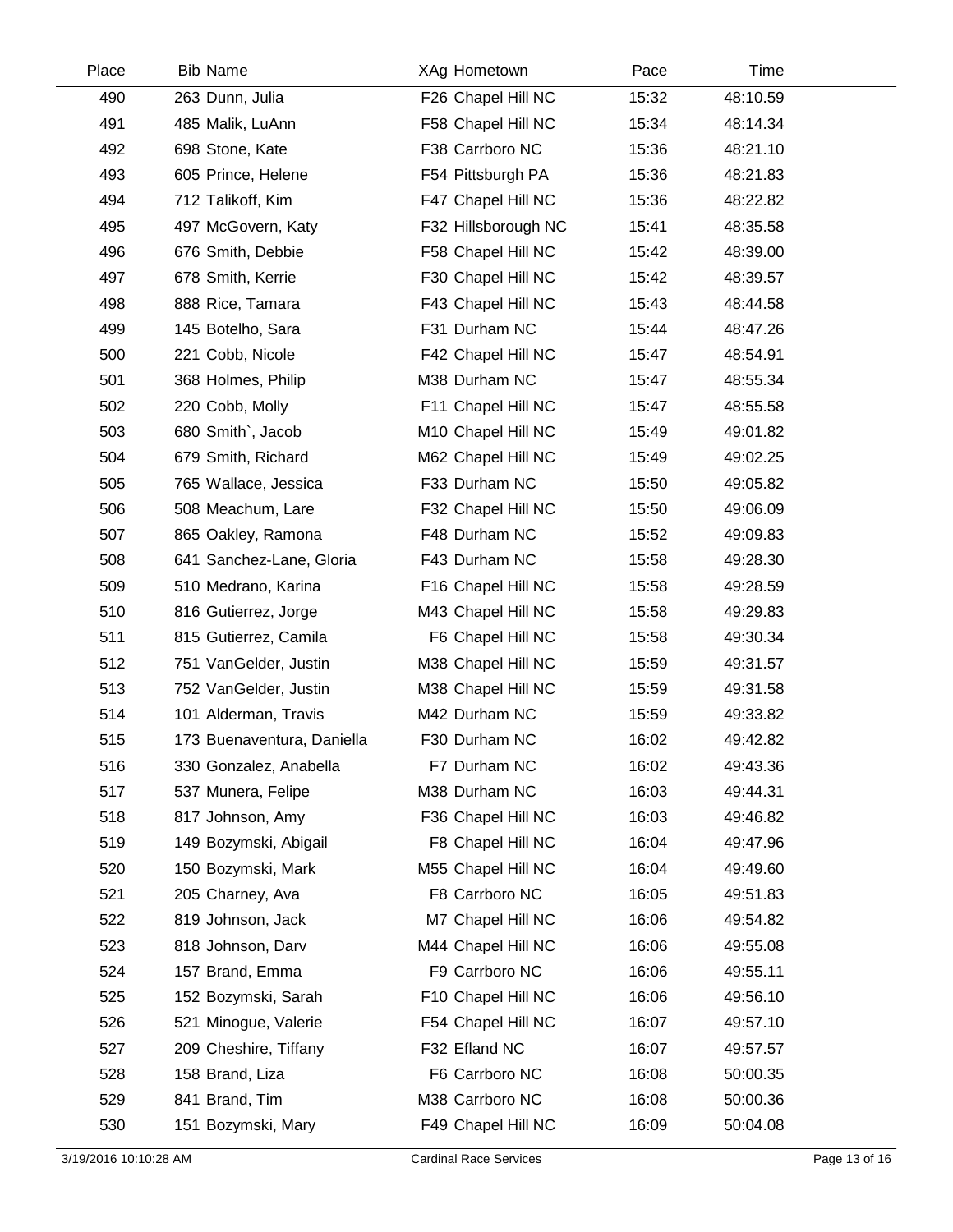| Place | <b>Bib Name</b>          | XAg Hometown        | Pace  | Time     |
|-------|--------------------------|---------------------|-------|----------|
| 531   | 392 Johnston, Gary       | M56 Chapel Hill NC  | 16:10 | 50:08.07 |
| 532   | 261 Dudley, Laura        | F53 Chapel Hill NC  | 16:14 | 50:19.59 |
| 533   | 264 Dunn, Kristina       | F48 Chapel Hill NC  | 16:14 | 50:20.08 |
| 534   | 287 Finkral, Cale        | M5 Chapel Hill NC   | 16:16 | 50:26.83 |
| 535   | 401 Kalies, Elizabeth    | F39 Chapel Hill NC  | 16:16 | 50:27.07 |
| 536   | 573 Parker, Christie     | F44 Durham NC       | 16:18 | 50:33.33 |
| 537   | 482 Lynch-neagle, Sandra | F45 Chapel Hill NC  | 16:20 | 50:38.57 |
| 538   | 783 Williams, John       | M58 Chapel Hill NC  | 16:20 | 50:38.86 |
| 539   | 144 Booth, Betsy         | F50 Chapel Hill NC  | 16:20 | 50:39.08 |
| 540   | 462 Limerick, Courtney   | F45 Chapel Hill NC  | 16:21 | 50:40.83 |
| 541   | 391 Johnston, Erik       | M21 Chapel Hill NC  | 16:22 | 50:43.07 |
| 542   | 594 Porter, Ayanna       | F17 Chapel Hill NC  | 16:22 | 50:43.57 |
| 543   | 413 Kempton, Sophie      | F6 Chapel Hill NC   | 16:24 | 50:51.57 |
| 544   | 412 Kempton, Nicole      | F36 Chapel Hill NC  | 16:24 | 50:51.57 |
| 545   | 809 Chan, Kathryn        | F52 Chapel Hill NC  | 16:28 | 51:01.36 |
| 546   | 156 Brand, Anne          | F46 Carrboro NC     | 16:35 | 51:24.32 |
| 547   | 460 Lewis, LaTekka       | F39 Carrboro NC     | 16:35 | 51:24.57 |
| 548   | 328 Glosson, Kelly       | F33 Chapel Hill NC  | 16:35 | 51:25.35 |
| 549   | 686 Springle, Cindy      | F48 Pittsboro NC    | 16:35 | 51:25.58 |
| 550   | 585 Phelps, Deborah      | F58 Hurdle Mills NC | 16:42 | 51:45.83 |
| 551   | 551 Noell, Doug          | M59 Chapel Hill NC  | 16:42 | 51:46.08 |
| 552   | 380 Hunter, Brittany     | F18 Chapel Hill NC  | 16:49 | 52:07.10 |
| 553   | 433 Kornylak, Vera       | F41 Chapel Hill NC  | 16:50 | 52:09.58 |
| 554   | 430 Kornylak, Rebecca    | F6 Chapel Hill NC   | 16:50 | 52:10.59 |
| 555   | 354 He, Yuxian           | F9 Chapel Hill NC   | 16:54 | 52:24.32 |
| 556   | 441 Landis, Alisha       | F35 Carrboro NC     | 16:54 | 52:24.83 |
| 557   | 442 Landis, Kaitlyn      | F7 Carrboro NC      | 16:54 | 52:24.85 |
| 558   | 269 Epps, Crystal        | F49 Chapel Hill NC  | 17:12 | 53:17.82 |
| 559   | 501 McMillan, Donna      | F53 Carrboro NC     | 17:18 | 53:37.36 |
| 560   | 114 Arthurs, Jeffrey     | M59 Carrboro NC     | 17:18 | 53:37.58 |
| 561   | 764 Walker, Ronetta      | F32 Chapel Hill NC  | 17:21 | 53:46.03 |
| 562   | 245 Dealy, Rita          | F55 Chapel Hill NC  | 17:22 | 53:48.83 |
| 563   | 484 Makoyo, Charlotte    | F34 Chapel Hill NC  | 17:22 | 53:49.26 |
| 564   | 578 Patrick, Daila       | F24 Durham NC       | 17:22 | 53:49.59 |
| 565   | 790 Wood, Michelle       | F45 Chapel Hill NC  | 17:22 | 53:50.33 |
| 566   | 693 Steinert, Scarlett   | F46 Chapel Hill NC  | 17:22 | 53:50.34 |
| 567   | 411 Kemper, Julie        | F51 Chapel Hill NC  | 17:22 | 53:51.32 |
| 568   | 694 Sternowski, Barbara  | F65 Chapel Hill NC  | 17:22 | 53:51.33 |
| 569   | 498 MClendon, Dawn       | F51 DURHAM NC       | 17:22 | 53:51.59 |
| 570   | 110 Andrews, Karen       | F60 Durham NC       | 17:29 | 54:11.07 |
| 571   | 662 Shekelle, Alana      | F39 Chapel Hill NC  | 17:29 | 54:11.10 |
|       |                          |                     |       |          |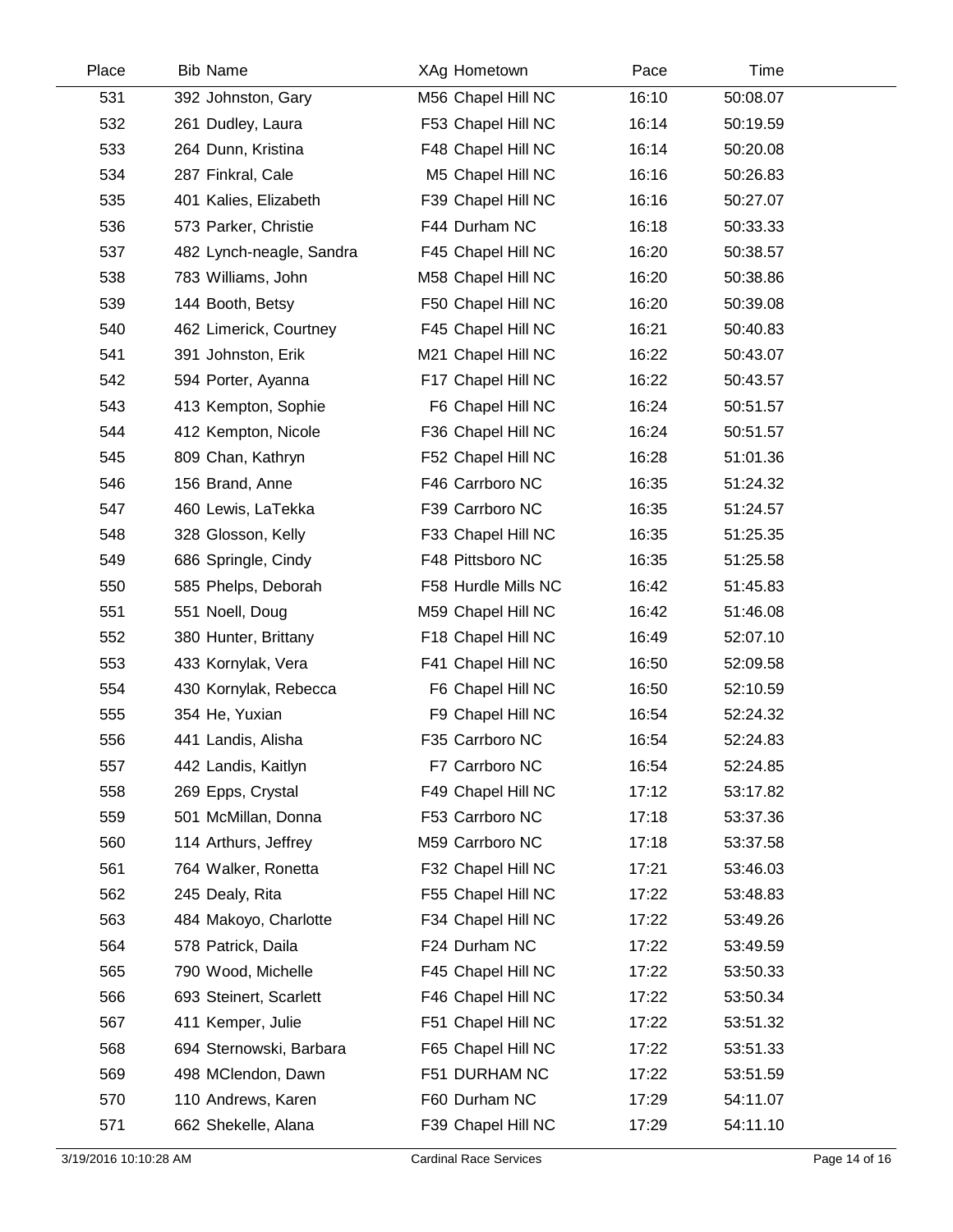| Place | <b>Bib Name</b>         | XAg Hometown        | Pace  | Time     |
|-------|-------------------------|---------------------|-------|----------|
| 572   | 177 Burk, Jill          | F57 Chapel Hill NC  | 17:30 | 54:13.82 |
| 573   | 267 Emerson, Terri      | F48 Hillsborough NC | 17:31 | 54:18.10 |
| 574   | 660 Shatterly, Jill     | F43 Chapel Hill NC  | 17:31 | 54:18.35 |
| 575   | 277 Fee, Rick           | M43 Carrboro NC     | 17:32 | 54:20.07 |
| 576   | 696 Stewart, Randall    | M49 Burlington NC   | 17:32 | 54:21.59 |
| 577   | 279 Fee, Xan            | M9 Carrboro NC      | 17:34 | 54:28.59 |
| 578   | 278 Fee, River          | F7 Carrboro NC      | 17:35 | 54:29.32 |
| 579   | 133 Bendall, Louise     | F45 Carrboro NC     | 17:38 | 54:40.10 |
| 580   | 131 Bendall, Hattie     | F13 Carrboro NC     | 17:39 | 54:41.58 |
| 581   | 132 Bendall, Loudon     | M15 Carrboro NC     | 17:40 | 54:44.58 |
| 582   | 130 Bell, Gerald        | M78 Chapel Hill NC  | 17:46 | 55:05.59 |
| 583   | 803 Ziegelhofer, Hailey | F23 Durham NC       | 17:46 | 55:05.83 |
| 584   | 124 Barricklow, Zach    | M33 Carrboro NC     | 17:48 | 55:09.60 |
| 585   | 122 Barricklow, Lucy    | F4 Carrboro NC      | 17:48 | 55:10.57 |
| 586   | 610 Ramirez, Hector     | M38 Carrboro NC     | 17:53 | 55:26.07 |
| 587   | 419 Kim, Yerin(Zoe)     | F11 Chapel Hill NC  | 17:56 | 55:36.82 |
| 588   | 420 Kim, Yewon(Rosie)   | F7 Chapel Hill NC   | 17:58 | 55:42.57 |
| 589   | 418 Kim, Dongeun        | M43 Chapel Hill NC  | 18:07 | 56:10.32 |
| 590   | 479 Lucas, Jordan       | F29 Durham NC       | 18:15 | 56:34.84 |
| 591   | 109 Andrews, Hillary    | F26 Durham NC       | 18:15 | 56:35.09 |
| 592   | 766 Walsh, Catherine    | F39 Chapel Hill NC  | 18:16 | 56:36.07 |
| 593   | 784 Wilmoth, Eileen     | F4 Chapel Hill NC   | 18:16 | 56:38.83 |
| 594   | 119 Barnes, Evon        | F48 Durham NC       | 18:19 | 56:46.32 |
| 595   | 722 Taylor, Susan       | F32 Durham NC       | 18:20 | 56:48.63 |
| 596   | 732 Tracy, Amanda       | F35 Durham NC       | 18:21 | 56:53.58 |
| 597   | 532 Motely, Ken         | M16 Chapel Hill NC  | 18:22 | 56:56.34 |
| 598   | 390 Jeremiah, Karen     | F36 Pittsboro NC    | 18:26 | 57:07.83 |
| 599   | 102 Algarra, Elaine     | F44 Durham NC       | 18:37 | 57:43.10 |
| 600   | 352 Harvel, Sarah       | F25 Carrboro NC     | 18:38 | 57:45.83 |
| 601   | 104 Allen, Brenda       | F52 Oxford NC       | 18:38 | 57:45.83 |
| 602   | 833 Wolf, Imri          | M7 Chapel Hill NC   | 18:49 | 58:20.33 |
| 603   | 777 White, Zachary      | M27 CARY NC         | 19:05 | 59:08.32 |
| 604   | 299 Frampton, Rick      | M46 Chapel Hill NC  | 19:05 | 59:09.82 |
| 605   | 735 Turchi, Faith       | F45 Carrboro NC     | 19:13 | 59:35.82 |
| 606   | 737 Turchi, Victor      | M5 Carrboro NC      | 19:14 | 59:36.57 |
| 607   | 736 Turchi, Henry       | M6 Carrboro NC      | 19:14 | 59:38.58 |
| 608   | 351 Harrold, Ann        | F43 Carrboro NC     | 19:16 | 59:42.08 |
| 609   | 507 McQueen, Ruby       | F5 Carrboro NC      | 19:16 | 59:43.58 |
| 610   | 821 Kamath, Esha        | F7 Chapel Hill NC   | 19:21 | 59:58.32 |
| 611   | 822 Kamath, Sameer      | M42 Chapel Hill NC  | 19:21 | 59:58.33 |
| 612   | 642 SAVERY, WILL        | M33 Durham NC       | 19:21 | 59:58.82 |
|       |                         |                     |       |          |